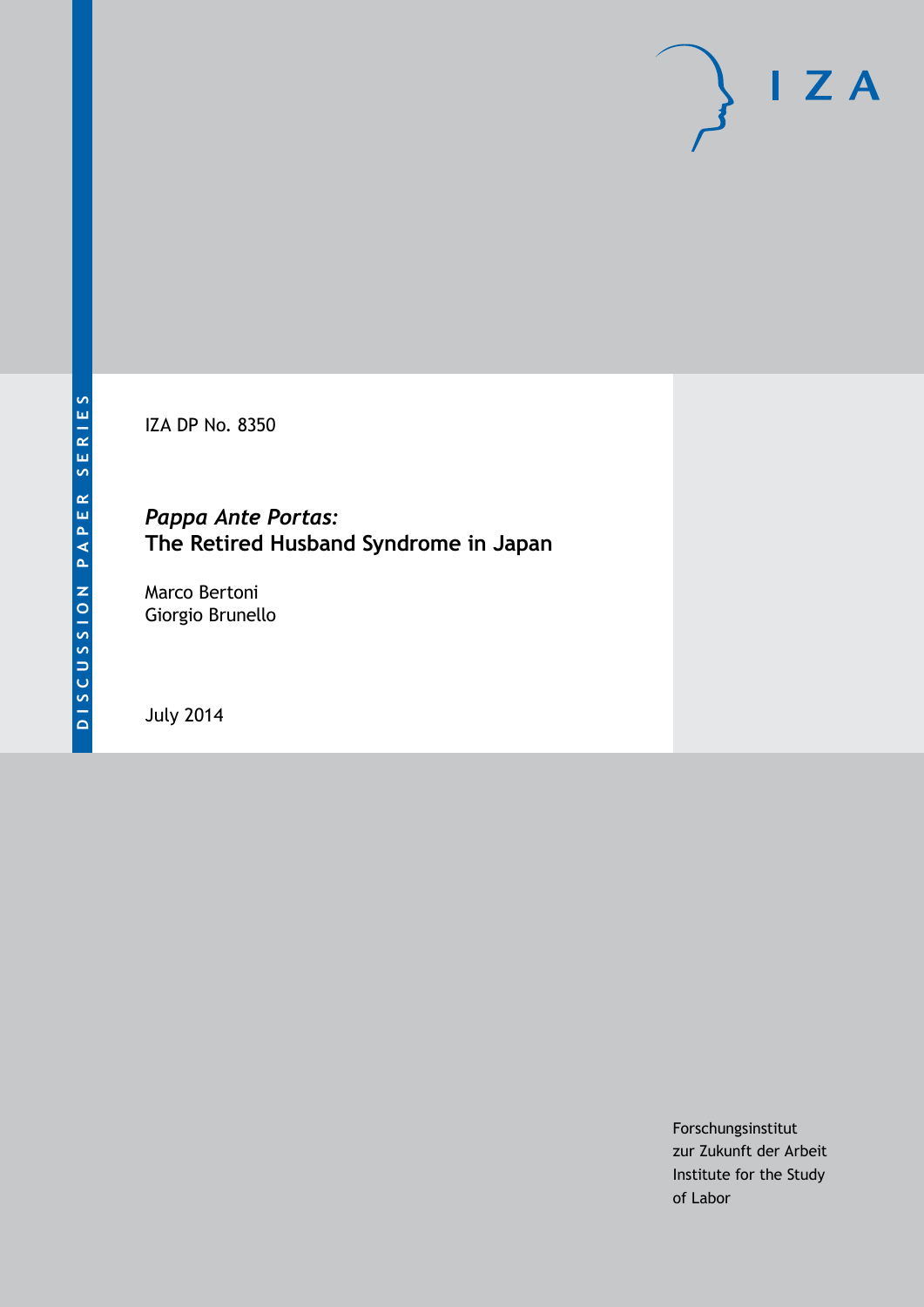# *Pappa Ante Portas***: The Retired Husband Syndrome in Japan**

# **Marco Bertoni**

*University of Padova and CEP, LSE*

# **Giorgio Brunello**

*University of Padova and IZA*

# Discussion Paper No. 8350 July 2014

IZA

P.O. Box 7240 53072 Bonn **Germany** 

Phone: +49-228-3894-0 Fax: +49-228-3894-180 E-mail: [iza@iza.org](mailto:iza@iza.org)

Any opinions expressed here are those of the author(s) and not those of IZA. Research published in this series may include views on policy, but the institute itself takes no institutional policy positions. The IZA research network is committed to the IZA Guiding Principles of Research Integrity.

The Institute for the Study of Labor (IZA) in Bonn is a local and virtual international research center and a place of communication between science, politics and business. IZA is an independent nonprofit organization supported by Deutsche Post Foundation. The center is associated with the University of Bonn and offers a stimulating research environment through its international network, workshops and conferences, data service, project support, research visits and doctoral program. IZA engages in (i) original and internationally competitive research in all fields of labor economics, (ii) development of policy concepts, and (iii) dissemination of research results and concepts to the interested public.

IZA Discussion Papers often represent preliminary work and are circulated to encourage discussion. Citation of such a paper should account for its provisional character. A revised version may be available directly from the author.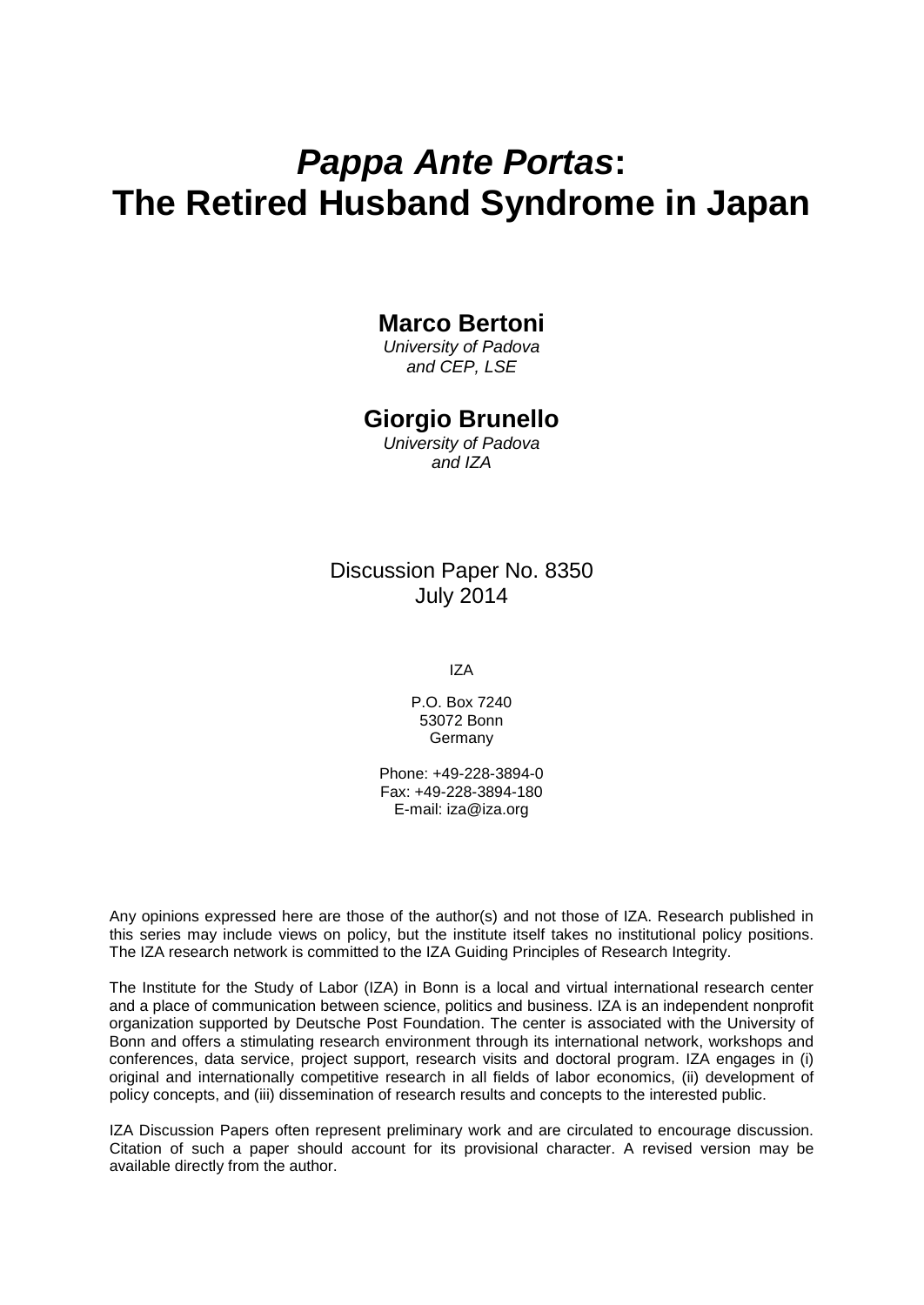IZA Discussion Paper No. 8350 July 2014

# **ABSTRACT**

# *Pappa Ante Portas***: The Retired Husband Syndrome in Japan[\\*](#page-2-0)**

The "Retired Husband Syndrome", that affects the mental health of wives of retired men around the world, has been anecdotally documented but never formally investigated. We use Japanese micro data and the exogenous variation generated by the 2006 revision of the Japanese Elderly Employment Stabilization Law, which mandated employers to guarantee continuous employment between mandatory retirement age and full pension eligibility age, to estimate the causal effect of the husband's retirement on the wife's mental health. We find that adding one year to the time spent in retirement by Japanese husbands increases the probability that their wives develop the syndrome by 5.8 to 13.7 percentage points, depending on the empirical specification. We discuss mechanisms at work and argue that – ceteris paribus – increasing female labour force participation might exacerbate rather than attenuate the phenomenon.

JEL Classification: D1, I1, I3, J14, J26

Keywords: retirement, pension reforms, couples, stress, depression, Japan

Corresponding author:

Giorgio Brunello Department of Economics and Management "Marco Fanno" University of Padova Via del Santo 33 35123 Padova Italy E-mail: [giorgio.brunello@unipd.it](mailto:giorgio.brunello@unipd.it)

<span id="page-2-0"></span>\* *Pappa Ante Portas* is a 1991 German movie directed by Loriot and Renate Westphal-Lorenz, describing the conflicts between a retired husband and his wife and son. The title alludes to *Hannibal ante portas!* ("Hannibal before the gates!"), a Roman call referring to Carthaginian commander Hannibal on his way to Rome in 211.

This research uses micro data from the Preference Parameters Study of Osaka University's 21st Century COE Program 'Behavioral Macrodynamics Based on Surveys and Experiments' and its Global COE project 'Human Behavior and Socioeconomic Dynamics'. We are grateful to Yoshiro Tsutsui, Fumio Ohtake, and Shinsuke Ikeda for providing the data, to Kenn Ariga, James Banks, Tabea Bucher-Koenen, Morten Schuth, Guglielmo Weber for comments and the audiences at the workshop on "Population Ageing: Economics, Health, Retirement and the Welfare State" in Padova and at a seminar at the Munich Center for the Economics of Ageing (MEA), where Marco Bertoni was a visitor when the paper was drafted, for useful suggestions. Financial support by the POPA\_EHR strategic research project of the University of Padova is gratefully acknowledged. The usual disclaimer applies.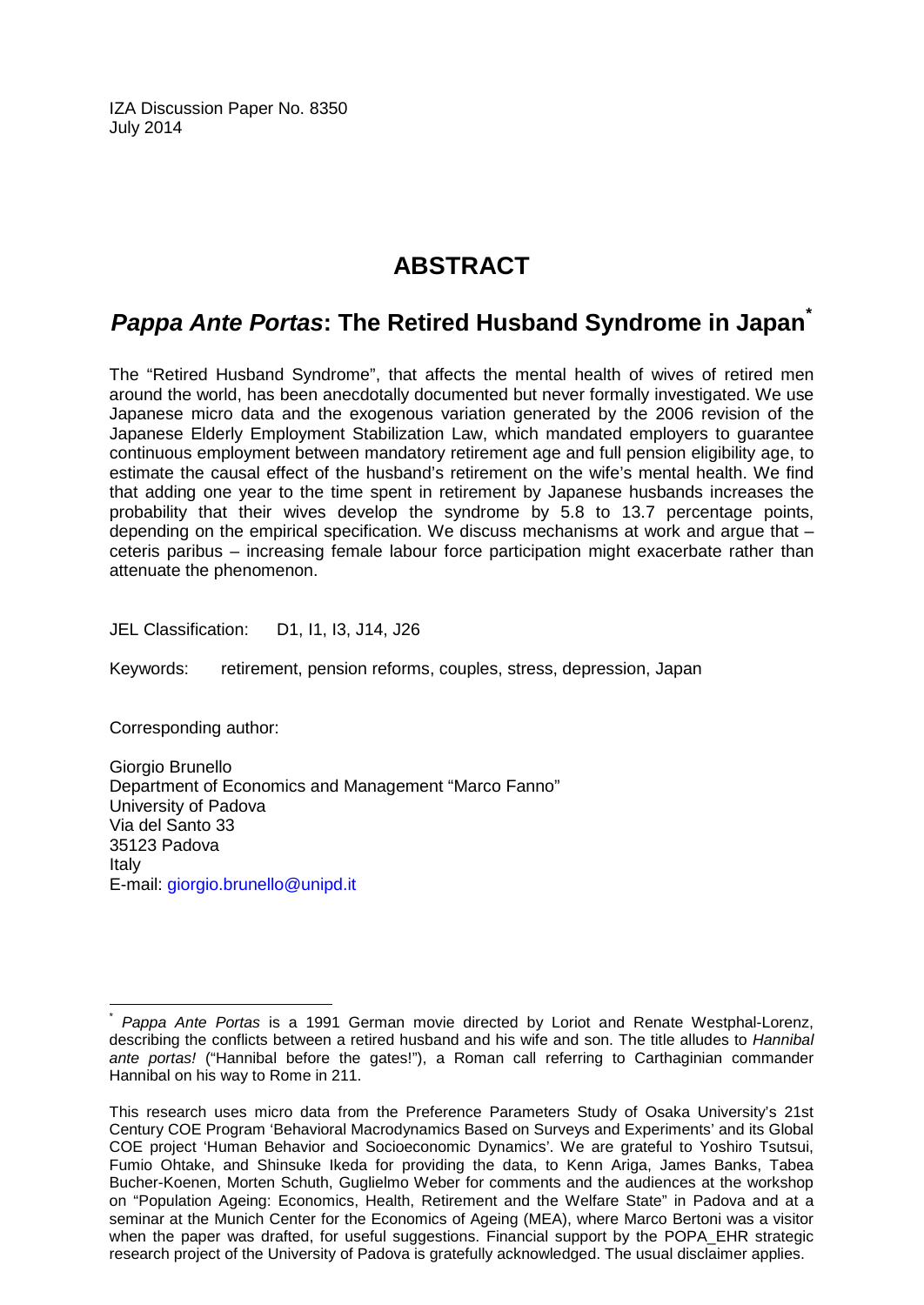#### **1. Introduction**

*"I am going nuts", "I want to scream", "He is under my feet all the time", "He his driving me crazy", "I'm nervous", "I can't sleep".* These expressions, reported by Johnson, 1984, describe the "Retired Husband Syndrome" (RHS hereafter) of some of his middle-aged American female patients, whose husbands have recently retired. Johnson's clinical description of the symptoms of this stress-induced condition includes headaches, depression, agitation, palpitations, and lack of sleep.

Anecdotal evidence on the syndrome has been reported by several leading newspapers and TV networks, including The Washington Post, the BBC and Forbes.<sup>1</sup> While stories about the RHS are by no means restricted to a single country, the international public debate has focused mainly on Japan, because of its alleged diffusion there. A BBC report suggests that over 60 percent of older Japanese women are affected by the syndrome, with soaring divorce rates.<sup>2</sup>

The diffusion of RHS in Japan has been often related by the press to its economic and social fabric. Although labour force participation of married females in Japan has increased during the past decades (see Ogawa and Ermisch, 1996; Sasaki, 2002; Abe, 2013), many Japanese married women still concentrate on household work, including child-care, as full-time housewives.<sup>3</sup> In the strict division of labour within the family that still survives in Japan, wives stay at home and husbands spend their long working hours as well as leisure time after work with colleagues and away from home. After a life apart and progressive estrangement, many Japanese couples are forced to start spending time together when the husband retires. This can be a very stressful experience for wives, who suddenly have to face the continuous presence of a stranger in the house and the additional burden of his requests.

In spite of the interest sparked by the media on the syndrome, and of its potential relevance for the well-being and health of older married women, little empirical evidence exists to date documenting the presence of a causal relation between the husband's retirement and the wife's unhappiness, and establishing how sizeable the eventual effect is.<sup>4</sup> In this paper, we try to fill this gap by focusing on the wife's mental health – measured by stress, depression, and lack of sleep.

Our data are drawn from the Preference Parameters Study (PPS), an annual survey conducted by the University of Osaka on a representative sample of the Japanese population, which contains detailed information on individuals and their spouses, including retirement, divorce and self-reported measures of depression, stress and lack of sleep. The causal impact of the husband's retirement is identified using

<sup>1</sup> Laura, R., *Can Your Marriage Survive Retirement?*, Forbes, 1/24/2013; Kenyon, P., *Retired Husband Syndrome*, BBC, 11/13/2006; Faiola, A., *Sick of Their Husbands in Graying Japan,* The Washington Post, 10/17/2005.

<sup>2</sup> In Japanese, this syndrome is called *Shujin Zaitaku Sutoresu Shoukougun (*主人在宅ストレス症候群*)*, or "stress syndrome from having the husband at home".

<sup>&</sup>lt;sup>3</sup> In a recent study, Steinberg and Nakane, 2012, report that the gender gap in prime – age labour force participation in 2009 was 25 percent in Japan, 14.1 percent in the US and 12.2 percent in Germany.

<sup>&</sup>lt;sup>4</sup> An important recent exception is Stancanelli, 2014, who studies the effects of retirement on divorce using French data.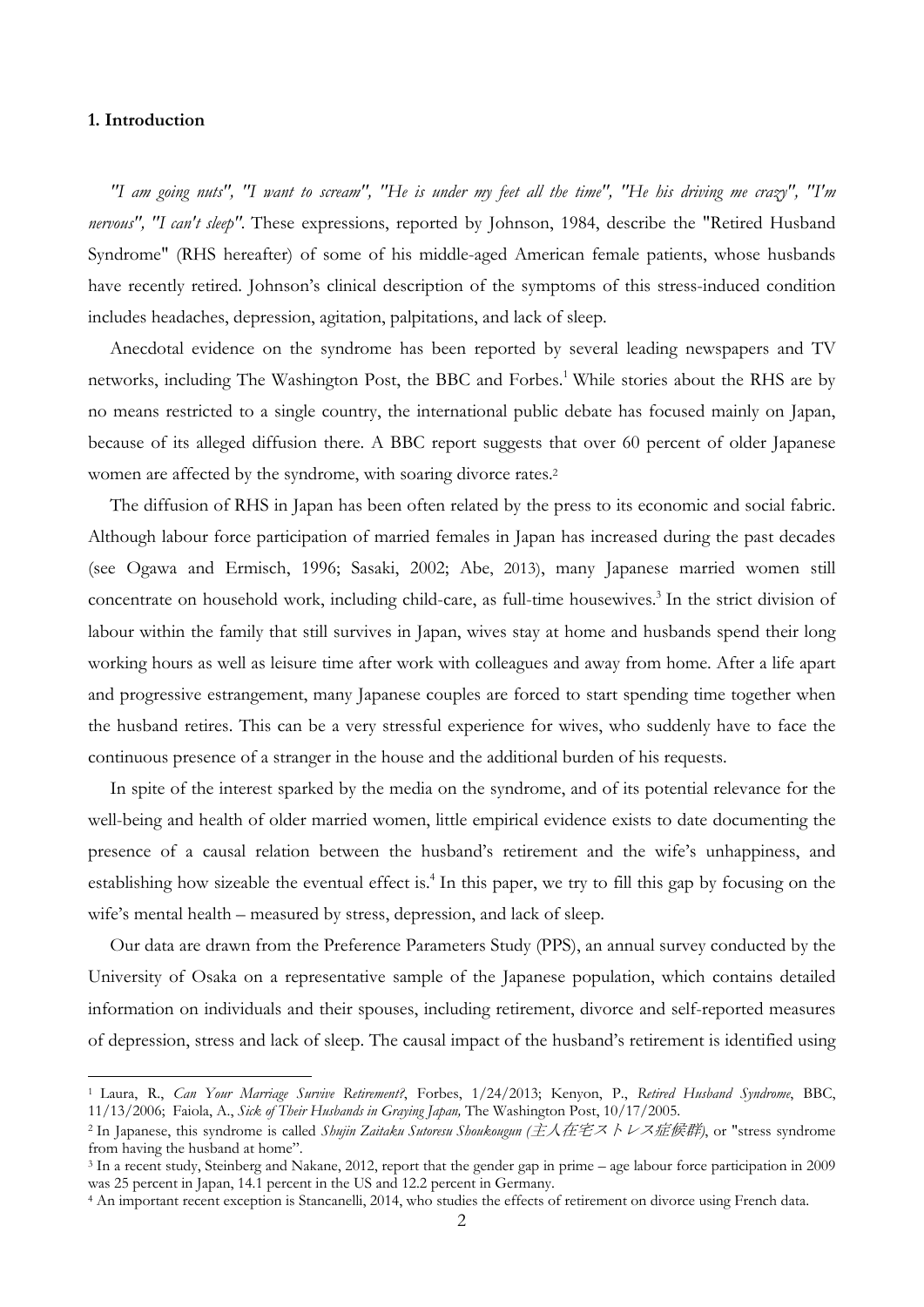the exogenous variation generated by the 2006 revision of the Japanese Elderly Employment Stabilization Law (see Kondo and Shigeoka, 2014), which mandated Japanese employers to guarantee continuous employment between mandatory retirement age (at age 60) and full pension eligibility age. This law created a discontinuity between the cohorts of males born after 1945, who turned 60 in 2006 or later and had the opportunity to continue employment until full pension eligibility age and the cohorts born between 1940 and 1945, who were guaranteed employment only until mandatory retirement at age 60, before full pension eligibility age.

In line with what reported by the press and the clinical literature, we find that the husband's retirement affects the wife's RHS symptoms by increasing her stress, depression and inability to sleep. The size of the effect is sizeable: we estimate that, conditional on the age of both partners as well as on the husband's cohort of birth, adding one year to the time spent in retirement by the husband increases the probability that the wife develops RHS symptoms by5.8 to 13.7 percentage points, depending on the estimation method.

We show that candidate mechanisms explaining why the husband's retirement affects the wife's mental health include the presence of elderly parents in the household and low financial wealth. These mechanisms account for about one fifth of the total effect. Perhaps surprisingly, given the scant attention devoted to this fact by the media, we also find that the husband's retirement has similar effects on the mental health of both partners, suggesting that the husband's RHS symptoms may be another candidate mechanism explaining the wife's symptoms.

Last but not least, our estimated effects are stronger for employed women, who are already stressed by their job and have less time to comply with the additional requests of their retired husbands, suggesting that low female labour force participation may contribute to attenuate rather than exacerbate the diffusion of RHS in Japan. Overall, our results highlight the importance of studying retirement as a joint process affecting the couple, as failure to consider cross-partner effects may lead to underestimating the negative consequences of retirement on mental well-being.

The paper unfolds as follows. Section 2 reviews the relevant economic literature; Sections 3 and 4 describe the institutional background and our empirical strategy. We introduce our data in Section 5. Results and potential mechanisms are discussed in Section 6. Conclusions follow.

#### **2. Literature review**

This paper brings together two research strands in the economics of ageing: the analysis of the effects of retirement on the retiring individual's mental health, and the study of the implications of retirement on other individuals, including the partner.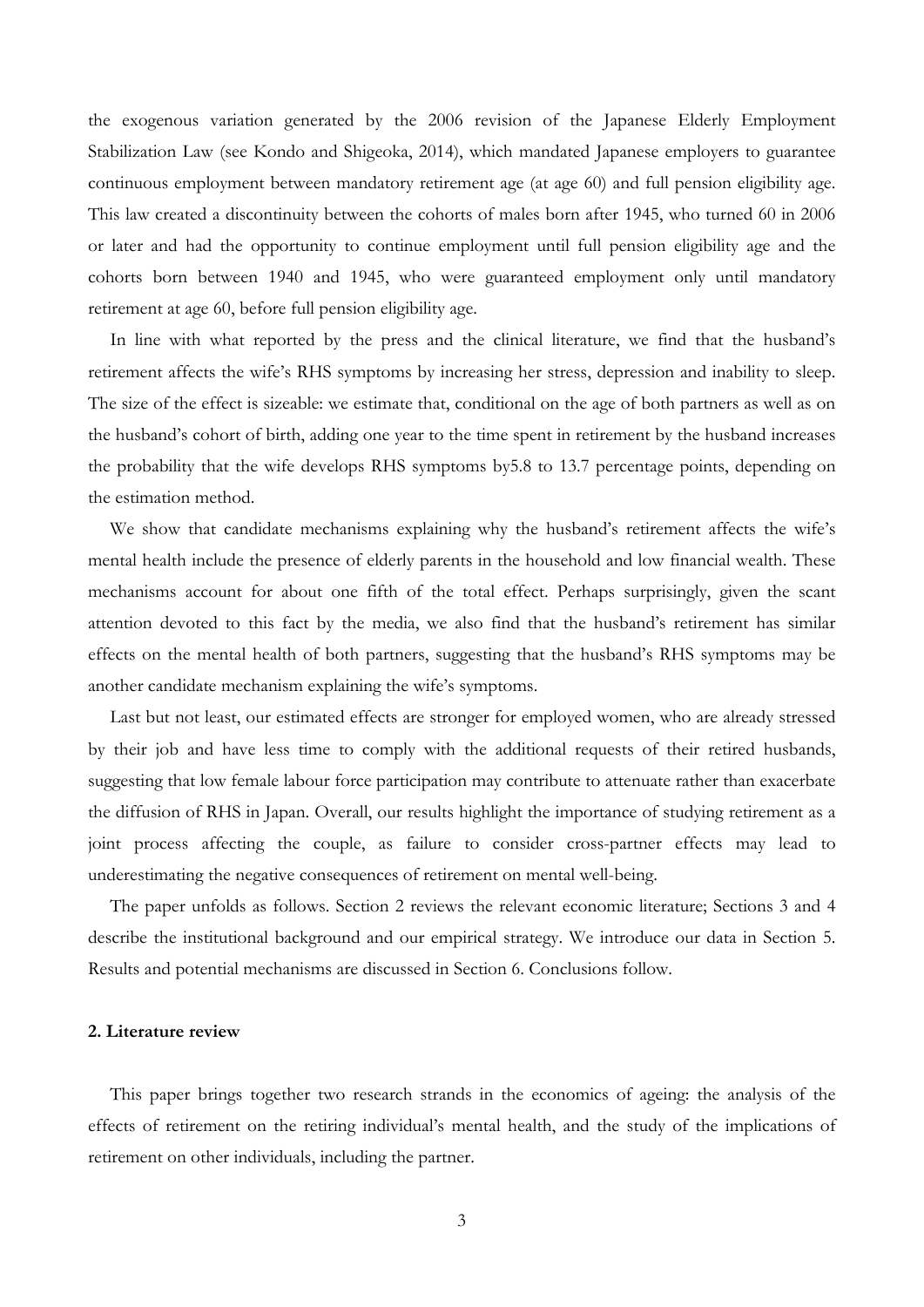The effects of retirement on the mental well-being of the retiring individual are not yet fully understood. While Charles, 2004, and Johnston and Lee, 2009 report that retirement reduces depression and increases subjective well-being in the US and the UK, other contributions in this literature do not point unambiguously in the same direction. Both Lindeboom et al., 2002, and Clark and Fawaz, 2009, for instance, fail to find retirement effects on mental health, respectively for the US and Europe. On the other hand, Kim and Moen, 2002, contrast the positive short-term "honeymoon" effects with the negative longer-run effects in the US, and Börsch-Supan and Jürges, 2009, find that German early retirees are generally less happy than those still working. Bonsang and Klein, 2012, show that in Germany the lack of a significant relationship between overall life satisfaction and retirement is the outcome of the combined positive and negative relationship with satisfaction with leisure and income, respectively, and that involuntary retirement due to plant closures does instead lead to a significant decrease in overall life satisfaction.

The effects of retirement could spill-over from the individual to others with whom the individual interacts, for instance the partner. The economic literature has provided so far little evidence on crosspartner retirement effects, by focusing mainly on the joint retirement decision of couples. An early study in this area is Hurd, 1990, who found that the timing of retirement of husbands and wives are positively correlated in the US.

Additional research by Blau, 1998; Blau and Gilleskie, 2006; Casanova, 2010; Gustmann and Steinmeier, 2000, 2004; and Michaud, 2003, models the retirement process in the household and highlights two main channels of cross-partner retirement effects: budget constraint and complementarities in leisure effects. Coile, 2004a, investigates how couples respond to retirement incentives in the US, and reports that husbands are more responsive to wives' social security incentives than vice-versa. She highlights that complementarities of leisure may be asymmetric across partners, with husbands enjoying joint leisure more than wives do. In their comparison of the retirement behaviour of British and American couples, Banks, Blundell and Casanova, 2010, find that British men are more likely to react to their wives' retirement incentives than their American counterparts. Conversely, Hospido and Zamarro, 2014, use data for continental Europe and show that while women tend to leave the workforce when their husbands retire, the opposite does not hold.<sup>5</sup> Finally, Stancanelli, 2012; Stancanelli and Van Soest, 2012a, 2012b; and Stancanelli, 2014, show that reaching minimum retirement age in France has cross-partner effects on the incidence of divorce, joint leisure and home production.<sup>6</sup>

<sup>5</sup> Bloemen, Hochguertel and Zweerink, 2014, present similar evidence for the Netherlands.

<sup>6</sup> Descriptive studies on the cross-partner health effects of retirement have been conducted by psychologists (see Smith and Moen, 2004, Szinovacz, 1980, Szinovacz and Davey, 2004, 2005).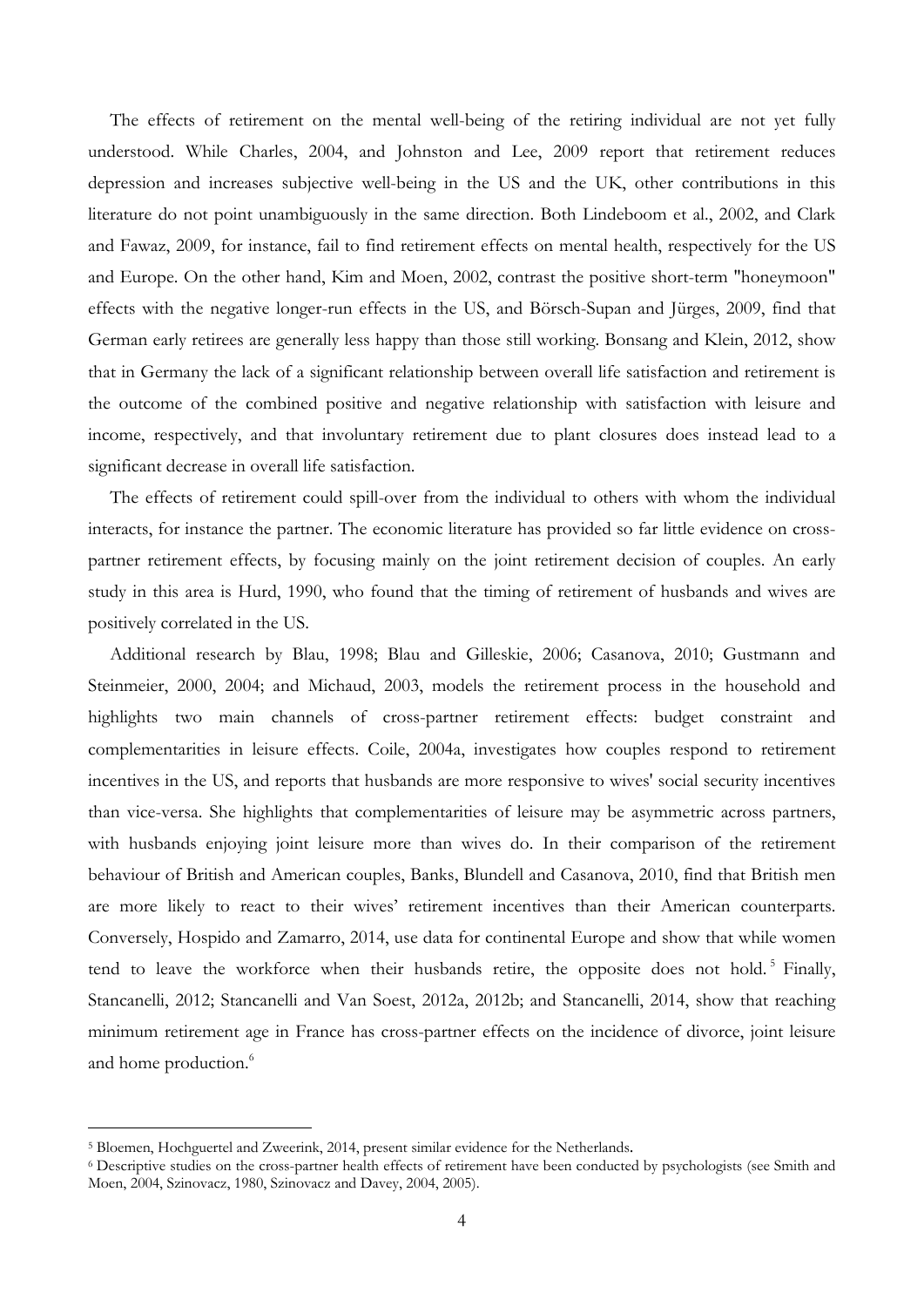There are also studies documenting that cross partner effects involve also other life events, most notably unemployment. For instance, Charles and Stephens, 2004, find that unemployment has a positive effect on divorce rates in the US, and Marcus, 2013, reports that unemployment in Germany reduces the spouse's as much as the individual's happiness.

In one of the few Japanese studies we are aware of, Sugisawa, Sugisawa, Nakatani and Shibata, 1997, use a representative sample of Japanese individuals aged 60+ and find no evidence that retirement is significantly related to either mental health or to the degree of social participation. In a more recent study, Hashimoto, 2013, uses the Japanese Study of Ageing and Retirement (JSTAR) and finds that psychological distress and cognitive functioning decline after retirement for men but not for women. Furthermore, retirement is accompanied by increased social participation, which improves psychological distress and delays cognitive decline among men but not among women. These two studies have two common features: a) they consider the effects of retirement on the retiring individual's health but ignore the effects on the partner; b) by failing to address the endogeneity of the retirement decision in health regressions, they cannot recover causal effects. These are important shortcomings, that we address in the current study.

#### **3. Institutional Background**

In Japan, long term employment contracts typically terminate with mandatory retirement. Because of population ageing, the government established in 1986 that firms had to extend mandatory retirement age from 55 to 60 (Shimizutani and Oshio, 2010), but tolerated ages below 60 until 1998 (Kondo and Shigeoka, 2014). Starting from 2013, mandatory age is expected to increase to 61, and will eventually reach age 65 by 2025.

The two-tier pension scheme for private sector employees – see Okumura and Usui, 2014, for an overview - was reformed by the 2001 Pension Reform Act, which gradually increased the minimum eligibility age for full pension benefits above mandatory retirement age. For men, and starting in 2001, the cohorts born between 1941 and 1943 could draw the flat-rate pension benefit (first tier) only from age 61, while retaining the right to draw the wage proportional benefit (second-tier) from age 60. Younger cohorts were progressively exposed to even higher increases in the minimum eligible age for the flat-rate component of pension benefits, until age 65 was reached in 2013 for the cohorts born in 1949 or later (see Table 1 in Okumura and Usui, 2014 for further details).<sup>7</sup>

Before 2006, the increase in the minimum eligible age for the first tier of pension benefits was not accompanied by changes in mandatory retirement age. Therefore, individuals belonging to the exposed

<sup>7</sup> See also Ichimura and Shimizutani, 2012. Kondo and Shigeoka, 2014, report an average share of the first tier component to total pension benefits equal to 37.5 percent.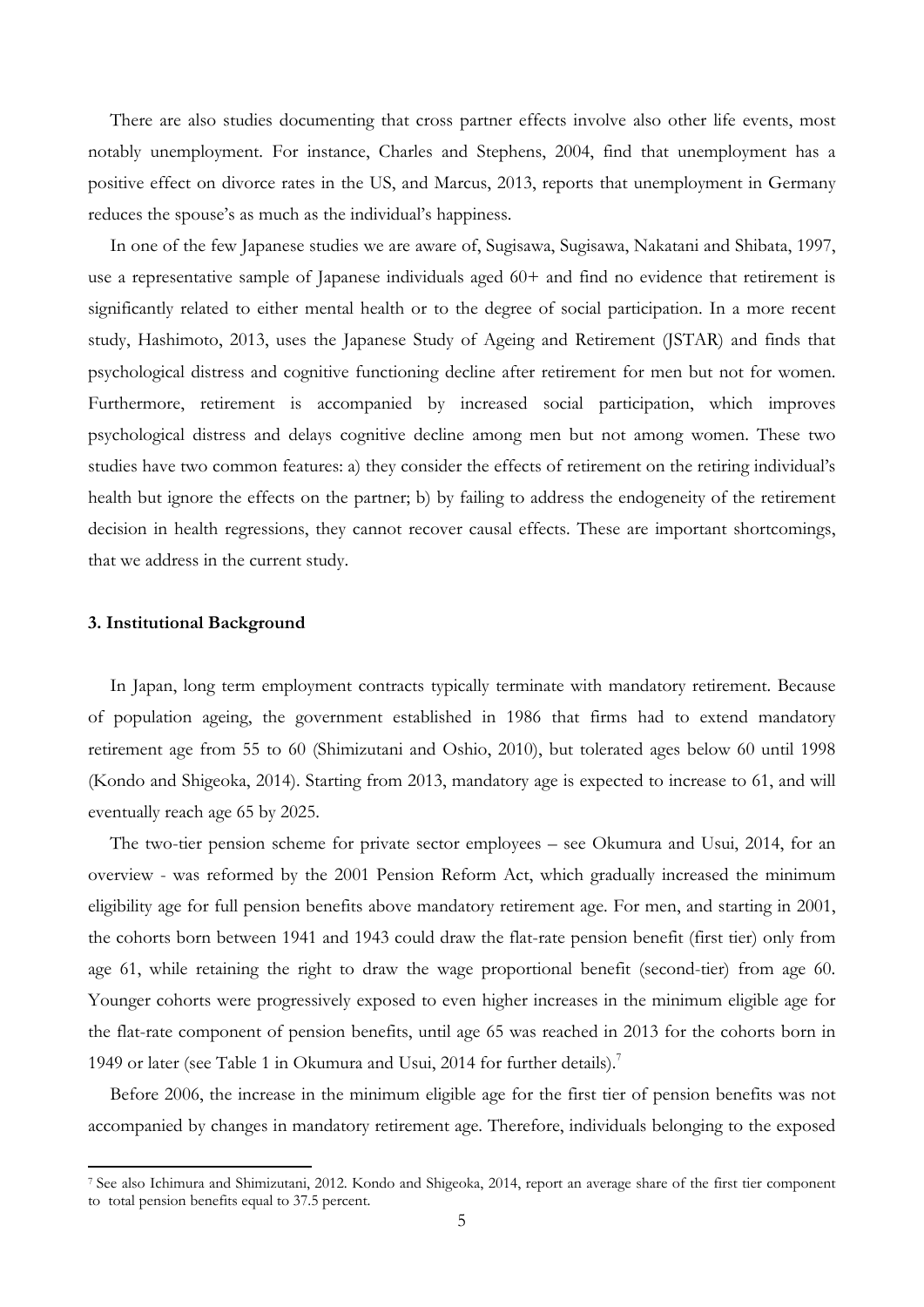cohorts reached mandatory age without being able to draw full pension benefits. To address this problem, the Japanese government passed in 2006 a revision of the Elderly Employment Stabilization Law (EESL), which mandated firms to introduce measures to continue employment until eligibility for full pension benefits was reached. This additional reform affected private sector employees born from 1946 onwards, by raising the maximum age of guaranteed employment from 60 to 63 for those born in 1946, to 64 for those born between 1947 and 1948, and to 65 for those born from 1949 onwards (see Kondo and Shigeoka, 2014, Table 2). To illustrate with an example the consequences of the EESL revision, consider two employees born in 1945 and 1946. For the former, maximum guaranteed employment and full pension eligibility age were 60 and 63 respectively. For the latter, both ages were set at 63.

Firms could comply with the employment guarantee either by raising mandatory retirement age, a costly option given the steeply rising age-earnings profiles in Japan, of by re-employment after mandatory retirement until guaranteed age, typically at a lower wage. To further encourage retention, the government provided a subsidy to employers who offered re-employment to all retiring employees.<sup>8</sup> Not surprisingly, as of 2008 roughly 15 percent of employers chose to extend mandatory retirement, and the remaining 85 percent selected re-employment.

Importantly, the practice of re-employing workers after mandatory retirement pre-dates the revision of the Law. According to the "Personnel Management Survey" (*Koyo Kanri Chosa*) conducted in 2004, 67.5 percent of Japanese firms had a re-employment system after mandatory retirement. Of these, however, only 15.7 percent continued to employ all those who wished to be employed after reaching age 60. Employment opportunities for older workers increased after the EESL revision, which also compelled firms with more than 50 employees to report on the implementation of measures for continued employment in June of each year.

By June 2007, close to 93 percent of reporting firms had implemented these measures. According to a survey carried out by the Ministry of Health, Labour and Welfare and quoted by Fujimoto, 2008, two thirds of these firms reported that they employed almost all those who wished to stay on, a substantial increase with respect to the years before 2006. The rest employed between 70 and 90 percent of applicants. Selection of applicants was based on eligibility requirements, such as good health, attitude, attendance and performance. Fujimoto, 2008, reports the results of a government survey suggesting that the number of regular employees aged 60 to 64 and 65+ increased by 26.9 and 46.5 percent, respectively, because of the EESL revision.

#### **4. Our Empirical Approach**

<sup>&</sup>lt;sup>8</sup> We are grateful to Kenn Ariga for providing this information.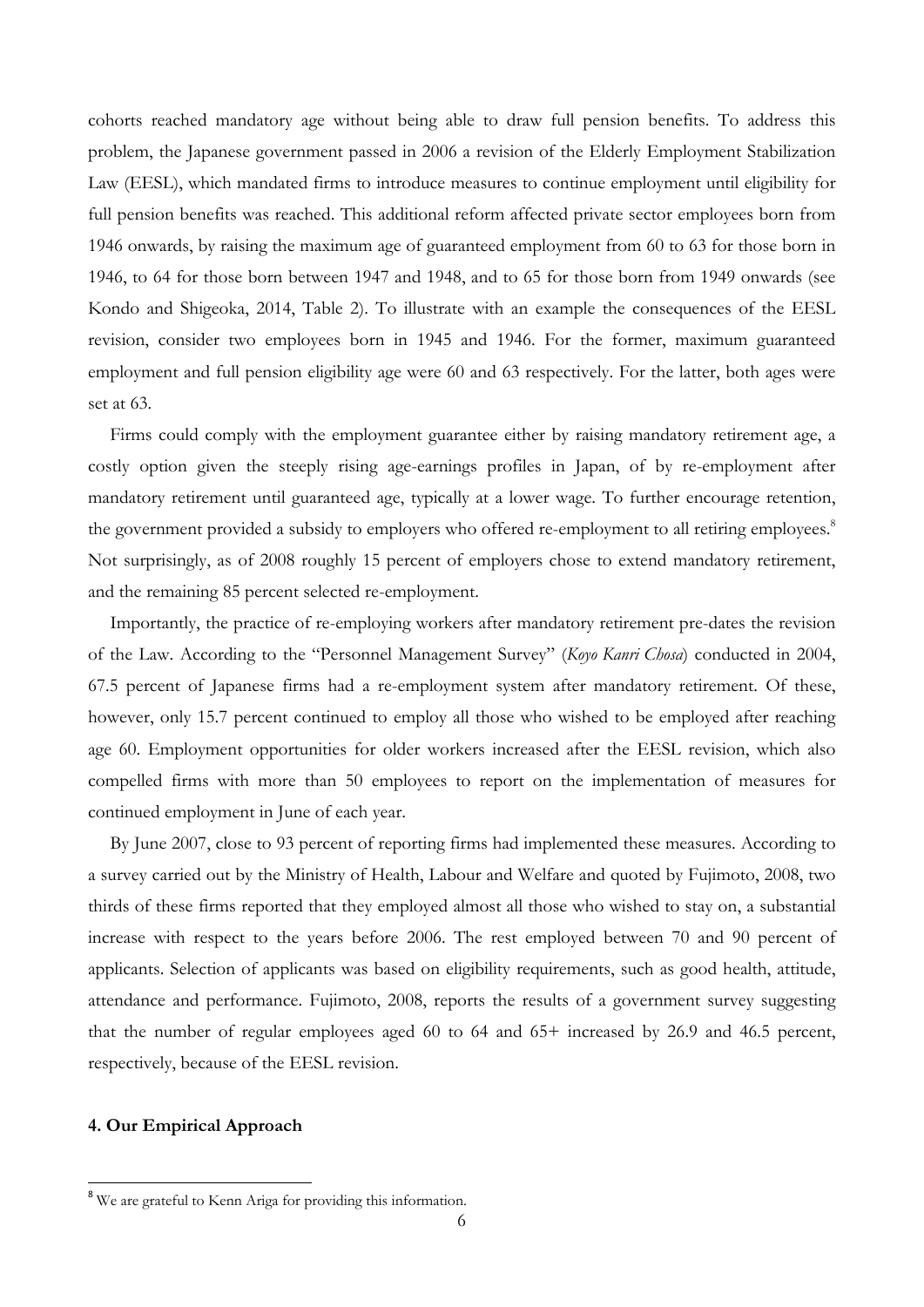We estimate the effect of the husband's retirement on the wife's mental health using the following empirical model:

$$
MH_{jt}^W = \alpha + \beta Y R_{jt}^h + \gamma X_{jt} + \delta^W X_{jt}^W + \delta^h X_{jt}^h + \xi_{jt}
$$
\n<sup>(1)</sup>

where  $MH_{jt}^w$  is mental health of the wife in couple *j* at time *t*,  $Age_{jt}^h$  and  $R_{jt}^h$  are the husband's current and retirement age,  $Y R_{jt}^h$  is equal to the number of years spent in retirement plus 1 if the husband has already retired and to zero otherwise, $\degree$  or more formally:

$$
Y R_{jt}^h = \begin{cases} 0 & \text{if } A g e_{jt}^h < R_{jt}^h\\ A g e_{jt}^h + 1 - R_{jt}^h & \text{if } A g e_{jt}^h \ge R_{jt}^h \end{cases} \tag{2}
$$

 $X_{jt}$ ,  $X_{jt}^w$  and  $X_{jt}^h$  are controls for the couple, the wife and the husband and  $\xi_{jt}$  is the error term. In our baseline specifications,  $X_{jt}$  includes the number of children and the education of both partners,  $X_{jt}^{w}$  is the wife's age and  $X_{jt}^h$  the husband's age and cohort of birth. Since our data include repeated observations for individuals, we cluster standard errors at the individual level.

The estimation of equation (1) by OLS is unlikely to uncover causal effects for at least three reasons. First, the husband's retirement is a choice variable, which is likely to be affected by the wife's mental health.10 Second, there could be measurement error in the husband's retirement status - that does not necessarily measure disengagement from work. Last but not least, there may be omitted variables in equation (1) that affect both the husband's retirement and the wife's mental health.

We address these problems using an IV (instrumental variables) identification strategy. To qualify as valid, the candidate instrument should affect the wife's mental health only via its impact on the husband's retirement, and should therefore be uncorrelated with variables entering in the error term of equation (1), such as the wife's employment status. Similarly to Kondo and Shigeoka, 2014, our selected instrument exploits the discontinuity across cohorts induced by the revision of the EESL in 2006, which guaranteed additional employment after age 60 to the cohorts born between 1946 and 1952 (treated cohorts), but not to earlier cohorts born between 1940 and 1945 (control cohorts). *Prima facie* evidence on the effect of the EESL reform is shown in Figure 1. Using the data described in the next section, we plot the percentage of retired husbands by cohort of birth (1940 to 1952). The figure shows a large discontinuity in this percentage – from close to 38 to close to 20 percent – around the critical

<sup>&</sup>lt;sup>9</sup> See Peracchi and Mazzonna, 2012, for a similar definition. We add 1 to current age to avoid assigning the same value to those who have just retired (age equal to retirement age) and those who have still to retire.

 $10$  For instance, Coile, 2004b, shows that in the US the husband's labour supply is positively affected by negative health shocks affecting the wife.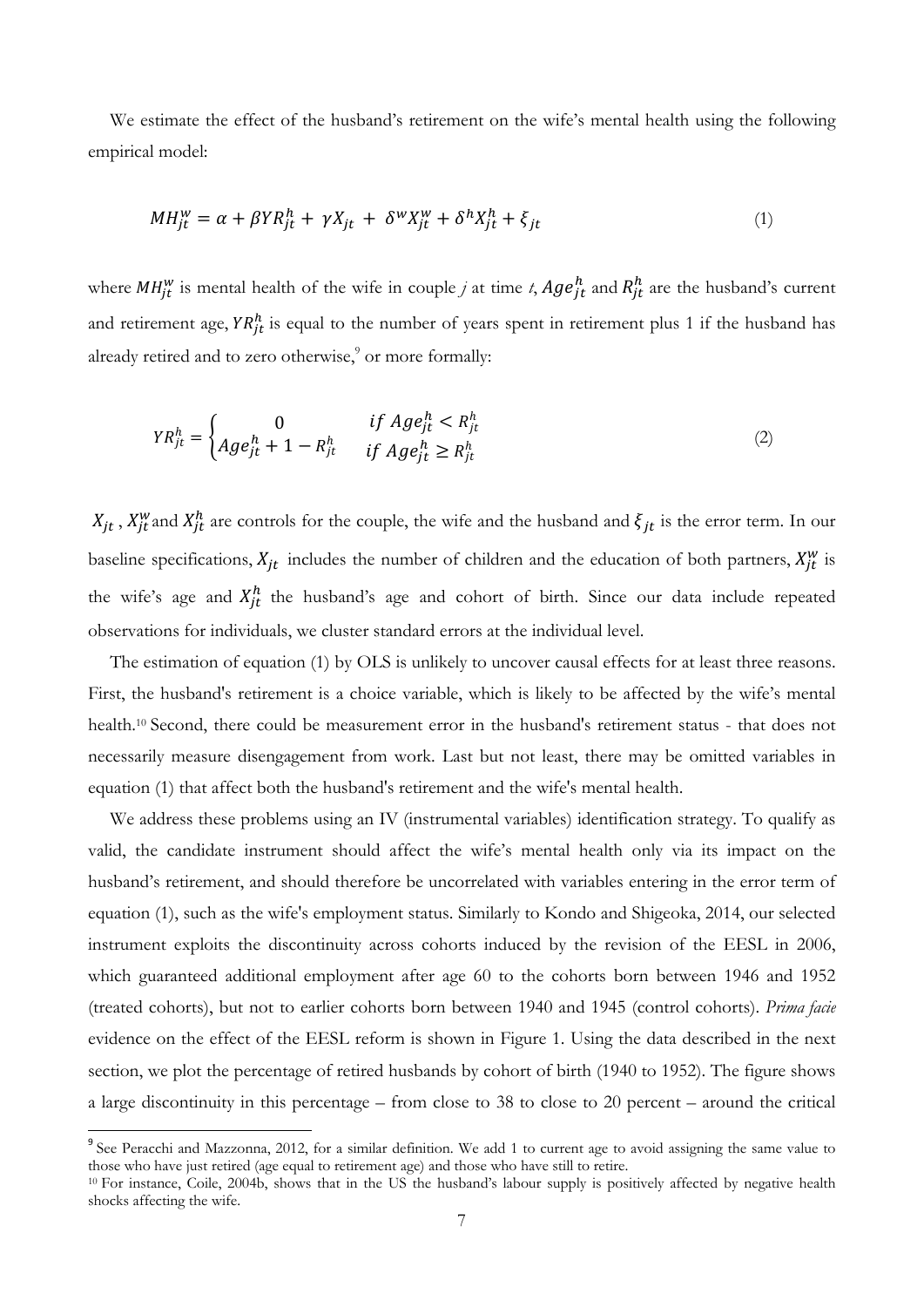cohort of individuals born in 1946, who were first affected by the EESL amendment, suggesting that the reform has been quite effective in delaying the retirement of older Japanese men.

Since our data are longitudinal, we maximize the variability of the instrument  $Z_{jt}^{h}$  between individuals and for each individual over time by defining it as

$$
Z_{jt}^{h} = \begin{cases} 0 & \text{if } Age_{ict}^{h} < CEG_c \\ Age_{ict}^{h} + 1 - CEG_c & \text{if } Age_{ict}^{h} \ge CEG_c \end{cases} \tag{3}
$$

where  $Age_{ict}^h$  is the age of the husband born in year  $c$  who belongs to couple *j* at time  $t$  and  $CEG_c$  is the maximum age of guaranteed employment for employees born in cohort  $\alpha$ . The variable  $Z_{jt}^h$  is equal to zero whenever individual age is below maximum age CEG, and equal to the distance between age and CEG plus 1 when individual age is above or equal to the maximum age.<sup>11</sup> The discontinuous jump in CEG, from 60 to 63 for those born in 1946, from 60 to 64 for those born between 1947 and 1948 and from 60 to 65 for those born later, generates discontinuous jumps in Z. To illustrate, consider individuals aged 64 who have been born between 1944 and 1948. Their value of *Z* is equal to 5 for those born in 1944 and 1945, falls to 2 for those born in 1946 and further to 1 for those born in 1947 and 1948.

Our identification strategy requires that the instrument is uncorrelated with the error term in equation (1), which includes the wife's employment status. Although this assumption is not testable, Figure 2 is clearly supportive as it shows that – contrary to the case of husband's retirement – there is no detectable discontinuity in the wife's labour force participation<sup>12</sup> as we move from untreated to treated husband's cohorts.<sup>13</sup> A further threat to identification is that, because of data restrictions, we consider married couples only. However, the husband's retirement could be so stressful for the wife to induce divorce (see Stancanelli, 2014). By omitting divorced wives from the sample, we are likely to underestimate the effect of the husband's retirement on the wife's mental health. We identify divorced males in our data<sup>14</sup> and plot the divorce rate by cohort of birth in Figure 3. The figure shows no clear discontinuity in the neighbourhood of the pivotal cohort that was first affected by the revision of the EESL Law, indicating that our instrument is orthogonal to selection into marriage.

<sup>&</sup>lt;sup>11</sup> As in the case of *YR*, we add 1 to individual age to avoid assigning the same value of Z to both treated individuals with age equal to CEG and untreated individuals with age less than CEG.

 $12$  Hashimoto, 2013, suggests that the retirement process of Japanese females often involves transiting to homemaking and non-employment as alternatives to formal retirement. We therefore use an indicator of labour force participation rather than simply retirement.

<sup>&</sup>lt;sup>13</sup> Formal statistical evidence on this point is provided later in the paper.<br><sup>14</sup> As clarified in the next section, where we present our data, we need to focus on divorced males because we do not have information on husbands' date of birth for divorced women.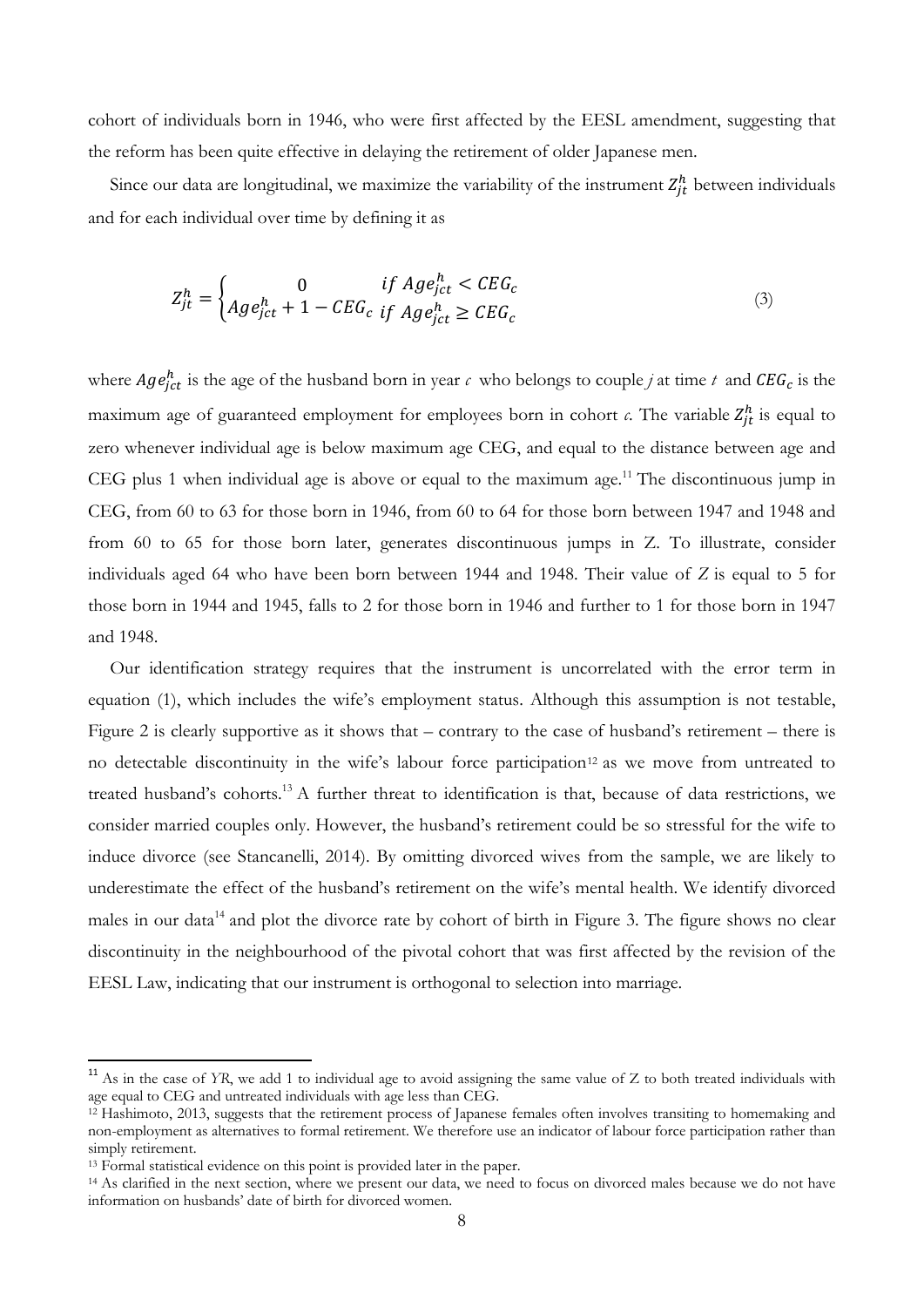We estimate Equation (1) both by Two Stage Least Squares (2SLS) and using an IV probit model, to account for the fact that the dependent variable *MH* is binary. IV methods capture the local average treatment effect of the husband's retirement on the wife's mental health for the sub-population of compliers affected by the EESL reform (see Imbens and Angrist, 1994). Before this reform, reemployment programs were adopted by firms on a discretionary basis. It seems plausible to assume that, during this period, firms were less willing to offer re-employment to the less talented and skilled.

After the Law was revised in 2006, these programs were extended to cover all workers, and economic incentives were provided to employers choosing to do so. Many offered the employment guarantee to all applying workers, and some conditioned the guarantee to a few eligibility requirements, including performance. This suggests that the compliant sub-population consisted of workers with lower performance, who in some cases met a minimum requirement. Our estimated effects are informative of the marginal improvement in the wife's mental health when this sub-group is induced by the EESL to stay longer at work rather than retire.

#### **5. Data**

We use data from the Japanese Preference Parameters Study (PPS), conducted by the University of Osaka. The PPS is a nationally representative panel survey on behaviours, risk attitudes, habits formation and time preferences of the Japanese population, carried out yearly from 2003 onwards, with refreshment samples in 2006 and 2009. Interviews are carried out via paper-and-pencil questionnaires that are delivered and picked up by interviewers at the interviewees' homes, with very high response rates (always above 70% and in recent years close to 90%) in both the longitudinal and the refreshment samples.<sup>15</sup>

The PPS is not a household survey, as only one individual per household is interviewed. However, the questionnaire asks married interviewees to report information on their partners as well, including year of birth, education, employment status and, if the partner is retired, age at retirement. Since we are interested in studying how the husband's retirement affects the wife's mental health, we consider the sub-sample of interviewed married females, who provide information on both key variables. As the annual questionnaire includes a common set of questions as well as wave-specific questions, we can only use the waves from 2008 to 2013. In these waves interviewees were asked how they felt about the following statements describing their mental health:

- *I have been feeling stressed lately.* 

<sup>15</sup> These data have been used, among others, by Horioka, 2014, to study bequests, by Hanaoka et al., 2014, to study the effects of earthquakes on preferences, and by Brunello and De Paola, 2013, to study the effects of siblings composition on leadership.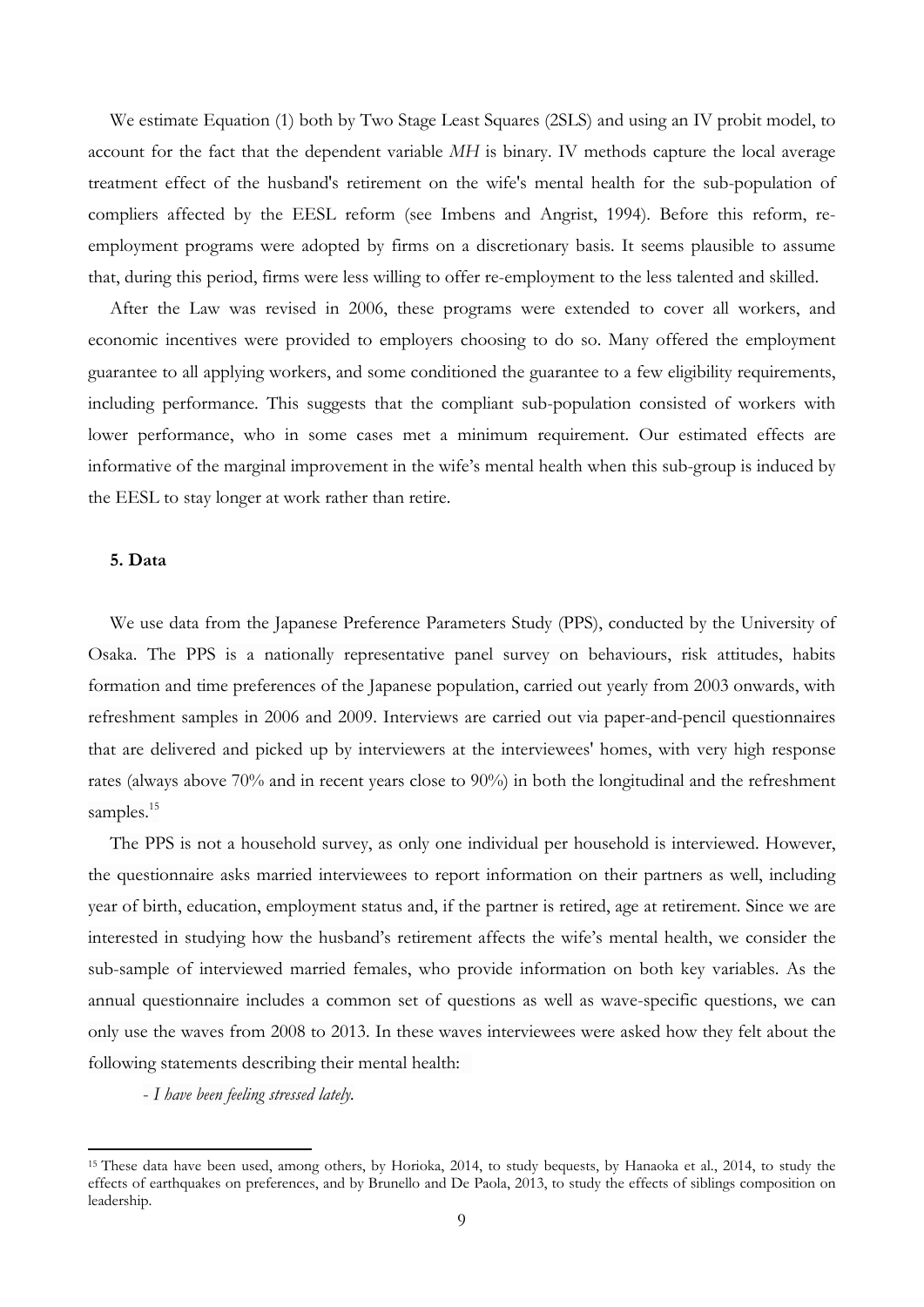#### *- I have been feeling depressed lately.*

#### *- I haven't been sleeping well lately.*

Responses had to be provided on a 5-point discrete scale, with 1 indicating something *particularly true* for the respondent and 5 something that *does not hold true at all* for the respondent. The evaluations of these statements provide useful information on key symptoms of RHS, as described by Johnson, 1984, in his clinical article. We recoded each of the three variables as dummies equal to 1 for values 1 and 2 of the original answers, and to 0 otherwise. Our main dependent variable is the dummy RHS (Retired Husband Syndrome), equal to 1 if at least one of the three dummy variables just described is equal to 1, and to 0 otherwise.16

Our data include also information at the household level, such as the number of children, the presence of the parents in the household – both of the respondent and of the respondent's husband, homeownership, household net income and household financial assets (both variables are recoded as dummy variables equal to 1 if the household belongs to the bottom three deciles of the income and wealth distribution in the sample, and 0 otherwise), and whether the household has debts. Finally, from 2010 onwards we have also information on the average daily minutes spent by wives doing house chores.

Our sample consists of married women whose husbands were born between 1940 and 1952, a sixyears span on each side of the 1946 cohort, first affected by the 2006 EEPL reform. We drop outliers in the distribution of the age difference between partners by excluding married couples where the wife was born either before 1940 or after 1961, which are around two percent of the initial sample. Our final sample consists of 836 wives, each observed multiple times in the panel, for a total of 3,288 wife-year observations with non-missing values in the outcome and treatment variables.

Descriptive statistics for the relevant variables are shown in Table 1. It turns out that 47 percent of the wives in our sample report RHS symptoms: 41 percent have been feeling stressed, 23 percent have been feeling depressed and 16 percent haveexperienced sleeping difficulties. On the one hand, 23 percent of husbands are retired, with 6.1 average years since retirement (conditional on retirement). On the other hand, 51 percent of husbands are older than the cohort – specific maximum guaranteed employment age, with an average distance from that age equal to 7.2 years, conditional on eligibility.

#### **6. Results and Discussion**

Our identification strategy relies on the exogenous variation provided by the changes in maximum guaranteed employment age (CEG) across contiguous cohorts. We start the presentation of our results

<sup>&</sup>lt;sup>16</sup> We have experimented with several alternative specifications of the dependent variable, but results are always qualitatively similar.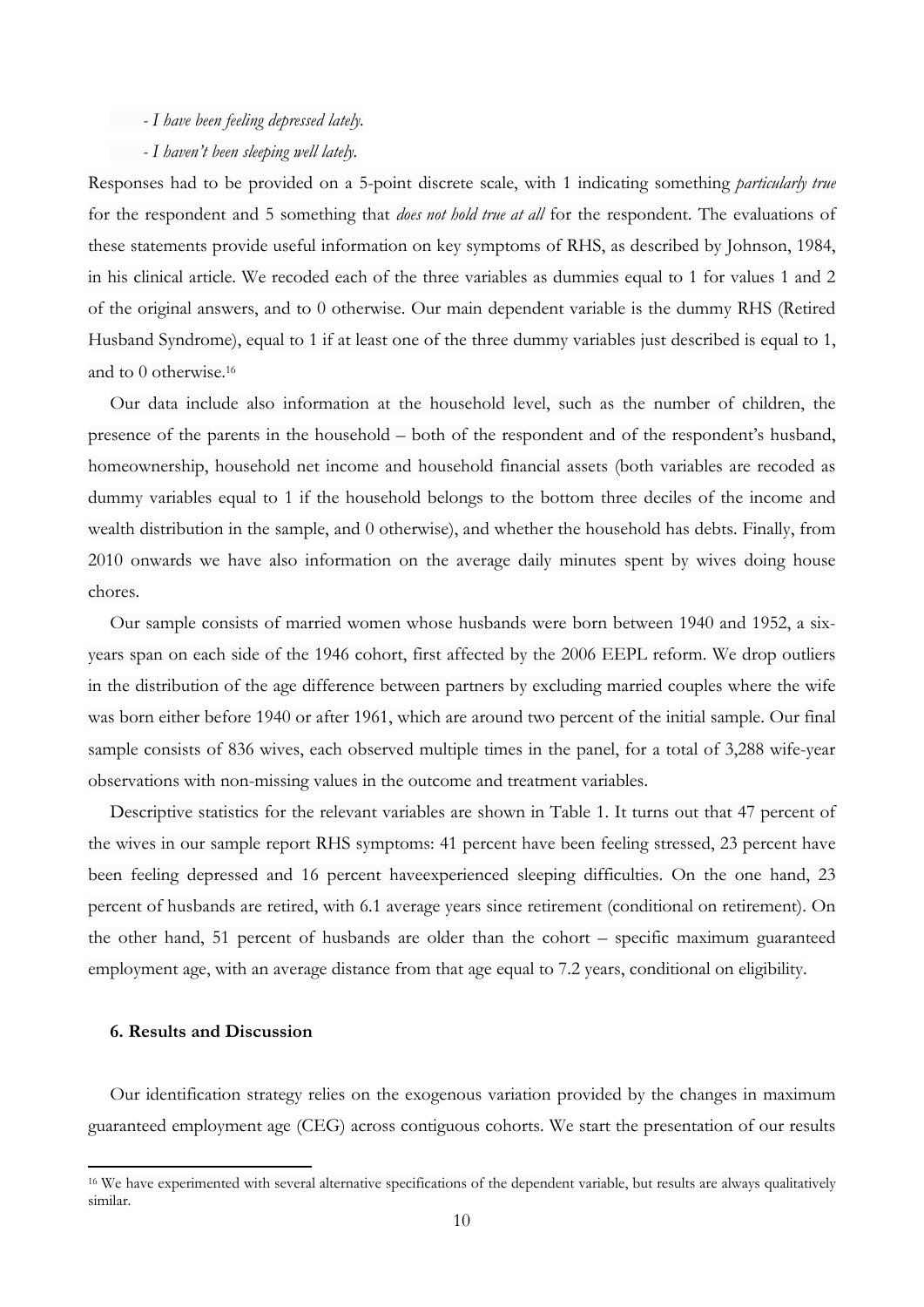by illustrating in Table 2 the first stage effects of the instrument *Z* both on *YR*, the number of years spent in retirement by the husband, and on the wife's labour force participation.

As shown in Column (1) of the table, we find that, conditional on the wife and the husband's age, the husband's year of birth, the education of both partners and the number of children in the household, the instrument *Z* has a positive and statistically significant effect on *YR*. We estimate that one additional year in the gap between current age and maximum age of guaranteed employment increases time into retirement by  $0.361$  years, a sizeable effect.<sup>17</sup> As documented by the Angrist -Pischke first stage F statistic – equal to 75.4 – our instrument is not weak. To verify the quality of the data reported by wives on their husbands, we also estimate the effect of the instrument on the gap between current and retirement age as reported by the husbands on themselves rather than by their wives and find very similar results.<sup>18</sup>

Reassuringly for our identification strategy, Column (2) reports that the instrument *Z* is unrelated to the wife's labour force participation, thereby confirming the descriptive evidence of Figure 2. As a further identification test, we follow Bingley and Martinello, 2013 and regress predetermined variables such as education and the number of children on the instrument, husband's age and cohort and wife's age. Table A1 in the Appendix provides further support on the validity of our instrument by showing no statistically significant effect.

We report in Table 3 the reduced form estimates, using as dependent variables the dummy RHS and separate dummies for stress, depression and lack of sleep. Conditional on linear trends in age and cohorts<sup>19</sup> and on both partners' education and number of children, we estimate that one additional year in the gap between current husband's age and the maximum age of guaranteed employment increases the likelihood of having a wife with RHS symptoms by 2.1 percentage points, a 4.5 percent increase with respect to the sample average  $(0.46)$ . When we break down these symptoms, we find that the highest percentage effect is on stress, and the lowest on depression. The differences between these effects, however, are not statistically significant.<sup>20</sup>

The OLS, 2SLS, probit, and IV probit estimates of Equation (1) are reported in Table 4, where we show the marginal effects of adding one year to the husband's retirement on the wife's RHS symptoms.

<sup>&</sup>lt;sup>17</sup> This effect is partly due to the increase in the probability of retirement, which rises by 2.7 percentage points, a 12 percent increase with respect to the average sample probability (0.23). Our first stage estimates are robust to several specification changes, which include the use of cohort dummies rather than a cohort trend, and the use of second order polynomials for age and cohort trends.

 $18$  When retirement age and status is reported by the husbands, the estimated first stage effect of Z is 0.290, slightly lower but not statistically different at the conventional levels of significance from the first stage effect when these variables are reported by the wives (the p-value of the test for equality of the two first stage coefficients is 0.278). When we pool both samples – those with data reported by wives and husbands - the first stage effect of Z is 0.326, and the F statistic is equal to 101.

<sup>&</sup>lt;sup>19</sup> We have experimented with quadratic trends and with cohort dummies for the reduced forms as for the first stage, but found that linear trends give the best fit.

<sup>&</sup>lt;sup>20</sup> We estimate the three equations using SURE and test whether the coefficients associated to Z are statistically different. We never reject the null of no difference.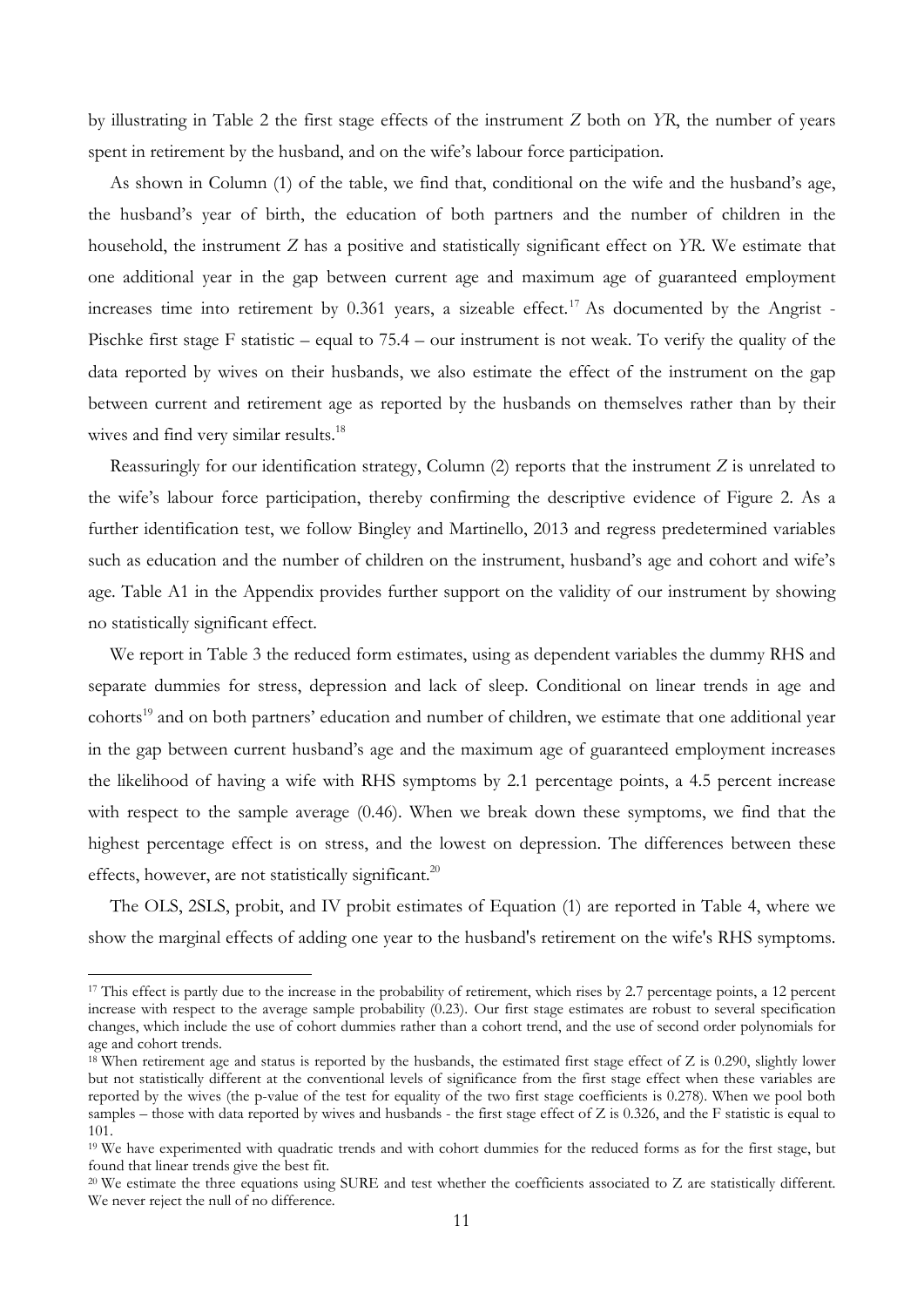Separate results for stress, depression and lack of sleep are presented in Table A2 in the Appendix. Considering first the OLS and probit specifications, reported in Columns (1) and (3) respectively, we find no evidence that husband's retirement and wife's RHS are associated, as marginal effects are close to zero and not statistically significant in either estimate. When we address the endogeneity of retirement in Columns (2) and (4) of the table, however, our estimates change markedly: we find that, conditional on the usual covariates, the husband's retirement has a positive and statistically significant causal effect on the wife's RHS symptoms.21 The estimated marginal effects are sizeable: conditional on the wife's age, adding one year to the duration of the husband's retirement increases the probability that the wife develops RHS symptoms by 5.8 to 13.7 percentage points, a 12 to 29 percent increase with respect to the sample average value  $(0.47)$ .<sup>22</sup>

A candidate explanation of the large gap between the OLS and 2SLS (and between probit and IV probit) estimates of the husband's retirement effect is the presence of substantial attenuation bias due to measurement error in reported retirement status, a common event in the literature on the effects of retirement on health (see e.g. Celidoni, Dal Bianco and Weber, 2013). Another candidate is endogenous selection: if the husbands whose wives are not depressed select into earlier retirement, this would impart a negative bias on the OLS estimates, reducing them below the consistent 2SLS estimates.

 Finally, in the presence of heterogeneous effects, the gap in the estimates could reflect the fact that OLS and 2SLS yield a population average treatment effect (ATE) and a local average treatment effect (LATE) respectively, where the latter is the effect for the sub-group of complying husbands, who have been granted additional employment after age 60 because of the revision of the Law. Since firms could re-employ older workers on a voluntary and selective basis even before the 2006 Law, we expect that those offered re-employment before the reform belonged to the sub-group of applicants with better health, attendance and performance. After the reform, firms had to set up plans to offer reemployment to other workers as well. Some that did so introduced eligibility criteria to avoid employing workers with few desirable characteristics. Others offered re-employment to all workers and were compensated by the government with monetary incentives. Our interpretation is that the reform induced many firms to keep in their ranks the group of older workers whom would not have been kept in the absence of the law, because their health, attendance and performance were above a minimum

<sup>&</sup>lt;sup>21</sup> Similar results are obtained using Two-Samples 2SLS (see Inoue and Solon, 2010). This estimator combines the first stage estimated in the pooled sample of husbands reporting information on their retirement and wives report information on their husband's retirement with the reduced form estimated in the subsample of wives who report on their RHS symptoms. The estimated marginal effect is 0.064 (standard error: 0.026).<br><sup>22</sup> We report in Table A3 in the Appendix the probit and bivariate probit estimates of the effects of the husband's retirement

status - rather than duration into retirement - on the wife's RHS symptoms, and find evidence of a positive and statistically significant effect. As pointed out by Nichols, 2011, the bivariate probit model estimates require both stronger parametric assumptions and the assumption that the estimated treatment effect is constant. Under these assumptions, this method provides efficient estimates of the average treatment effect.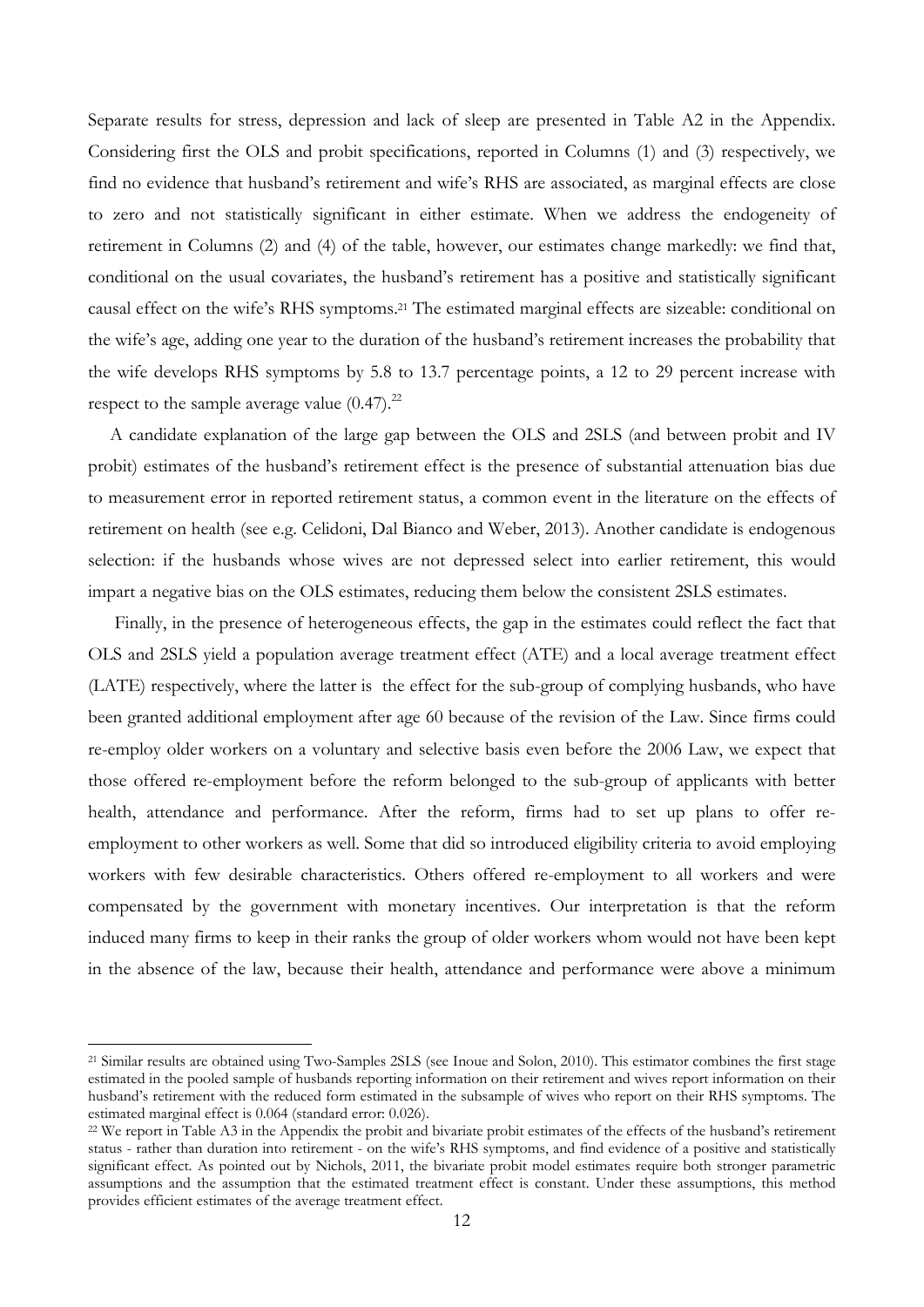threshold but still relatively low. The estimates reported in Table 4 suggest that delaying the retirement of this group has had a substantial positive effect on their wives' mental health.

We further investigate the presence of heterogeneous effects by estimating the impact of the husband's retirement of the wife's RHS symptoms separately for husbands with and without a college degree. Both the 2SLS and the IV probit estimates reported in Table 5 show that marginal effects are positive for both groups but higher when the husband does not have a college degree, although estimated differences are not statistically significant in the standard sense.<sup>23</sup>

We have documented that the husband's retirement has a causal effect on the wife's RHS symptoms, measured by stress, depression and lack of sleep. In the rest of this section, we investigate mechanisms that could explain these results. One mechanism is that retired husbands place additional demands on their wives' time, thereby increasing stress and other symptoms. If this is the case, we expect to find that retirement affects RHS to a higher extent for working than for non-working wives, mainly because the former have tighter time constraints than the latter. In support of this, we estimate our key equation separately for working and non-working wives and find that the impact of retirement on RHS is indeed higher among working wives – see Table 6.24 This result suggests that – ceteris paribus – increasing the labour force participation of Japanese married females might exacerbate rather than attenuate the diffusion of RHS in Japan.

In addition, the husband's retirement may influence household composition, income and wealth, which in turn affect the wife's well-being. As documented in Table A4 in the Appendix, the husband's retirement increases the likelihood that elderly parents live in the household. The attention and care required by these parents is likely to increase pressure on the wife, leading to either more stress, lack of sleep or higher depression. We also document that retirement is associated to lower financial security, an obvious source of stress for both partners. Following Cutler and Lleras-Muney, 2010, we explore the mediating contribution of these variables by adding them to Equation (1) and by verifying whether their inclusion alters the estimated effect of the husband's time since retirement on the wife's RHS symptoms. As shown in Table 7, the inclusion of these covariates reduces the estimated effect of the husband's retirement on the wife's RHS symptoms, which declines by 18 to 23 percent, depending on the estimation method. Therefore, differences in household composition, income and wealth account for about one fifth of the entire effect.

Another potential mechanism – that we have hinted at when discussing the effects of retirement on employed and not employed wives – is the increased time spent by the wife doing housework. Stancanelli and Van Soest, 2012, examine data for France and find that the wife's retirement

<sup>&</sup>lt;sup>23</sup> We formally test for differences in the parameters by jointly estimating the equations for husbands with and without a college degree.

 $24$ The difference in the estimated parameters is statistically significant at the 10 percent level of significance (p-value:  $0.078$ )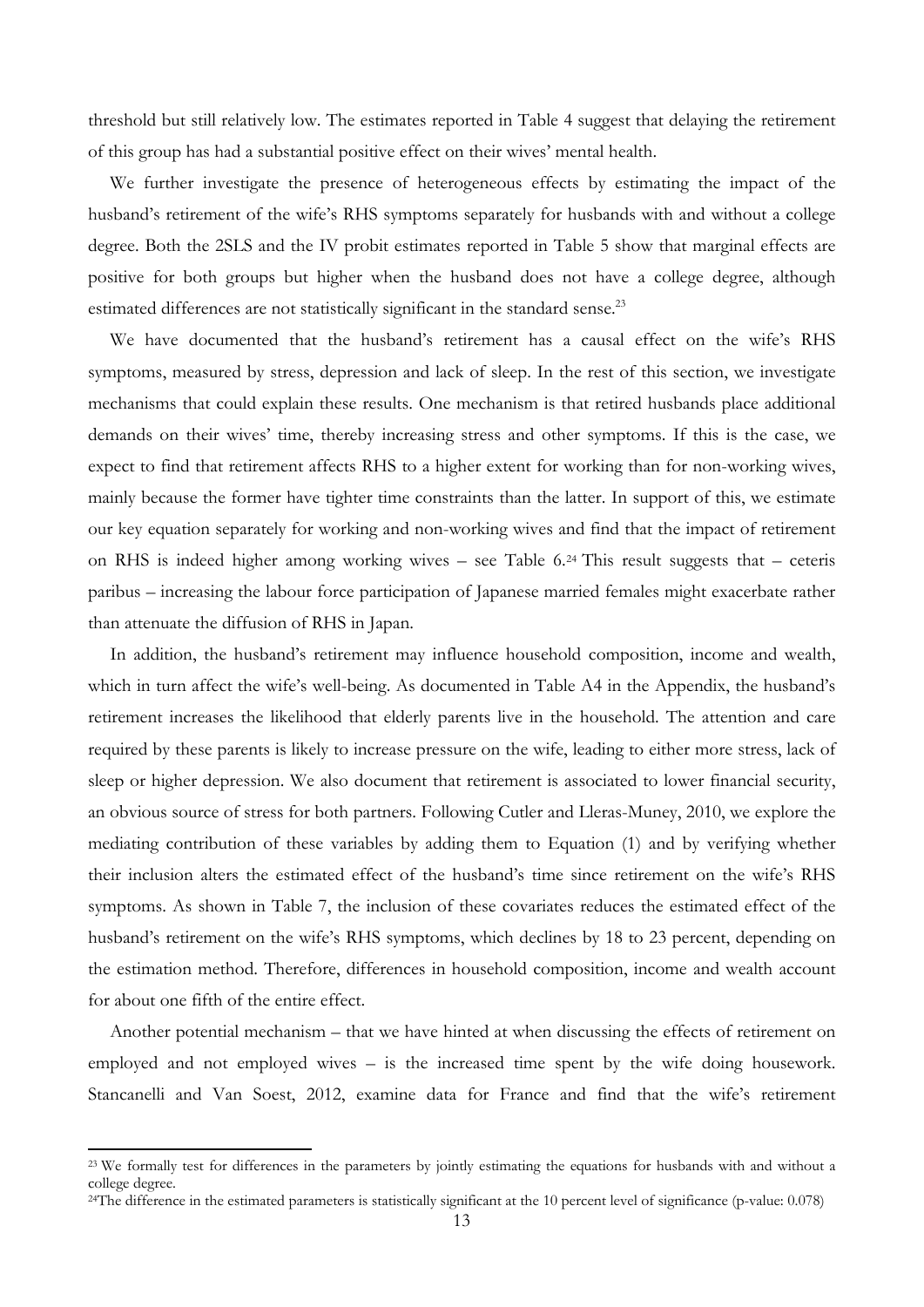substantially reduces the husband's time spent doing housework. The opposite, however, does not hold. While we do have information in our data on time spent by both partners doing housework, unfortunately this information is only available for a few waves. Hence, due to the small sample size we typically find statistically insignificant effects of retirement on housework, and of housework on RHS symptoms.<sup>25</sup>

Finally, a candidate source of the wife's RHS symptoms is that the husband himself experiences these symptoms because of his own retirement. While our data allow us to match the wife's RHS to the husband's retirement status and duration, this is not possible for the husband's RHS symptoms. Therefore, we cannot assess whether this is an important mechanism by adding it to the set of covariates in Equation (1), as done in Table 7. We report, however, the impact of time since retirement on the RHS symptoms of both partners – see Table 8 – and show that the estimated effects are almost identical, suggesting that concern with the "Retired Husband Syndrome" should not be limited to wives, as both partners are affected.

Last but not least, retired husbands may be in poorer health, even after controlling for age, and in need of assistance and care, which is often provided by the wife. While we do have data on selfreported health, this information is available only for the last three waves. Unfortunately, because of the limited number of observations, our estimates on the effects of the husband's retirement on the health of both partners are too imprecise for us to reach any conclusion on this potential mechanism.

#### **Conclusions**

This paper provides the first empirical evidence on the causal effect of the husband's retirement on the wife's mental health, the so called "Retired Husband Syndrome", affecting the stress, depression and ability to sleep of married women with retired husbands. Our evidence is from Japan, a country that has attracted considerable press attention on this matter. The diffusion of RHS in Japan has been often related to its economic and social fabric. In this country, the persistence of traditional gender roles has been seen as exacerbating the syndrome, because Japanese wives tend to spend most of their life at home taking care of the husband, the house and the kids, and Japanese husbands spend long hours at work and with their colleagues, and very little time at home with their wives.

We have estimated the causal effect of the husband's retirement on the wife's health using longitudinal data from the Osaka University Preferences Parameter Study, a survey particularly suitable for our purposes because it collects detailed information on preferences, behaviours and labour market status of both partners in the household. We have addressed the endogeneity of the husband's retirement using the exogenous variation generated by changes in the maximum age of continuous

<sup>25</sup> Results of these estimates are available from the authors upon request.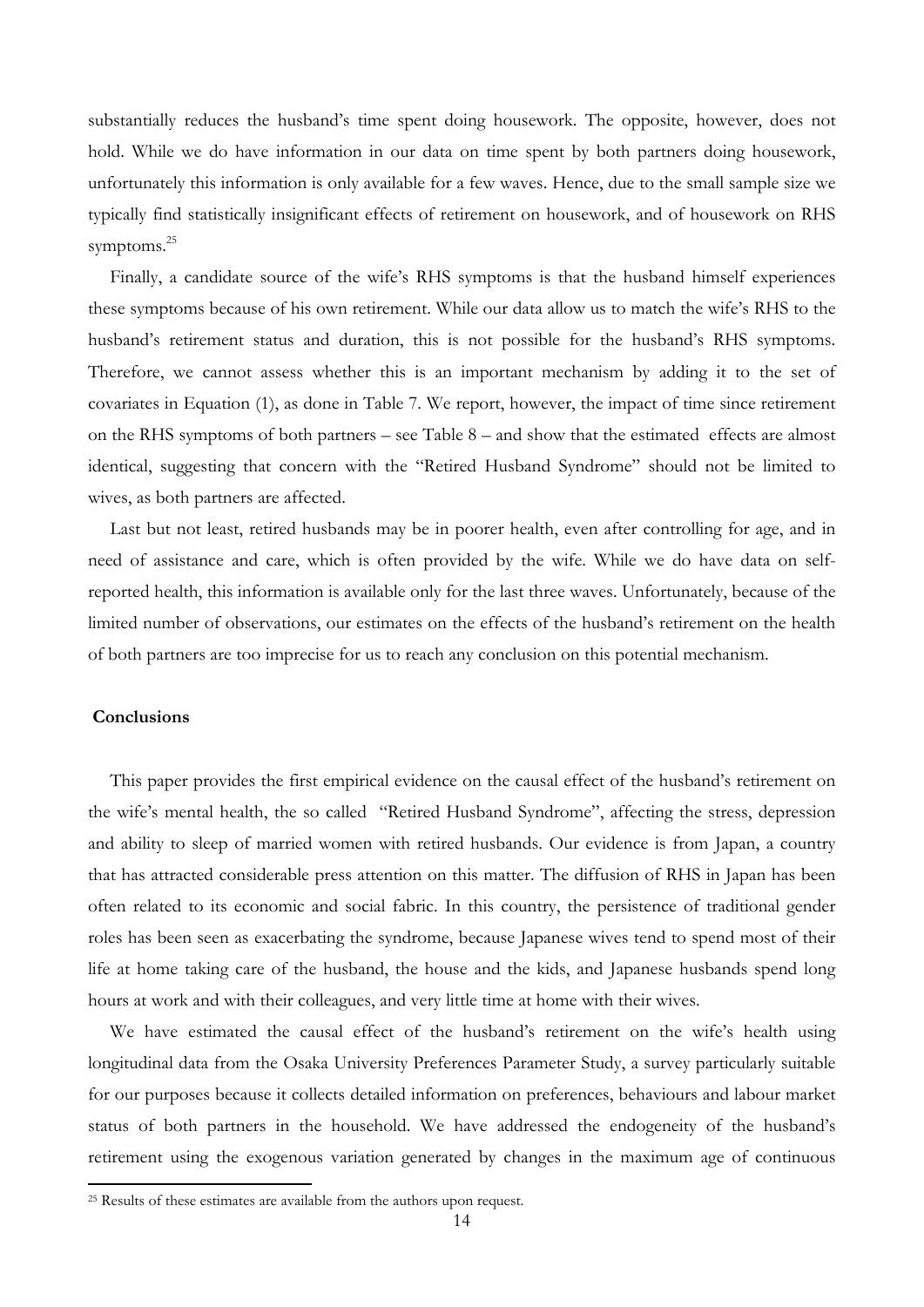guaranteed employment - produced by the 2006 revision of the EESL Law - which affected only the cohorts born after 1945.

In line with what reported by the press and the clinical literature, we have found that the husband's retirement and its duration significantly affected the wife's RHS, measured by increased stress, higher depression or inability to sleep. We have estimated that adding one year to the time spent by the husband in retirement increases the probability that the wife develops RHS symptoms by 5.8 to 13.7 percentage points, a sizeable effect.

We have found that retirement effects are stronger for employed women, who are already stressed by their job and have less time to comply with the additional requests by their retired husbands. This result casts some doubts on the view that low female labour force participation is a key factor in the diffusion of RHS in Japan, and suggests that – ceteris paribus - rising participation might further increase the incidence of the syndrome. Moreover, we have presented evidence showing that both low financial wealth and the presence of elderly parents in the household are mechanisms relating the cause (husband's retirement) to the effect (wife's RHS), accounting for about one fifth of the total effect.

We have also found a quantitatively similar effect of the husband's retirement on his own mental health. Rather surprisingly, this aspect of the RHS syndrome has not attracted the same attention from the press and the general public. While we suspect that the husband's RHS might be an important mechanism explaining the wife's RHS, the nature of our data does not allow us to further investigate of this point. Needless to say, this question must be left to future research and to better data.

Our results highlight the need to study retirement as a joint process affecting the couple, and show that failure to consider cross partner effects can lead to underestimate the negative consequences of retirement on mental well-being. While much debate surrounding retirement in economics is centred around the financial preparedness to retire, our results suggest that attention should also be paid to preparing for retirement from a psychological point of view, so as to avoid or attenuate the consequences on the mental health and well-being of both partners.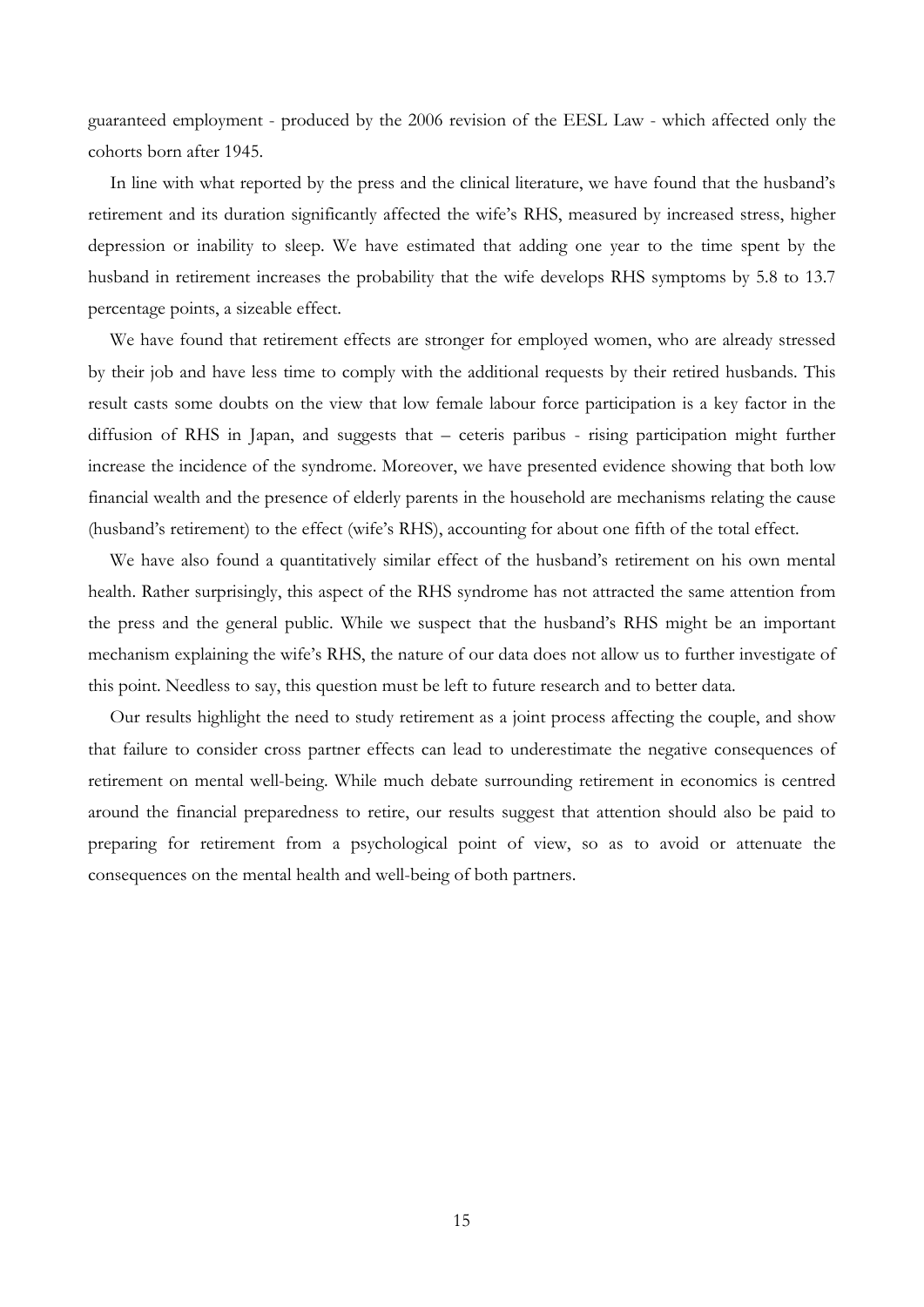# **Figures and Tables**



**Figure 1 – Percent of Retired Husbands, by Cohort of Birth**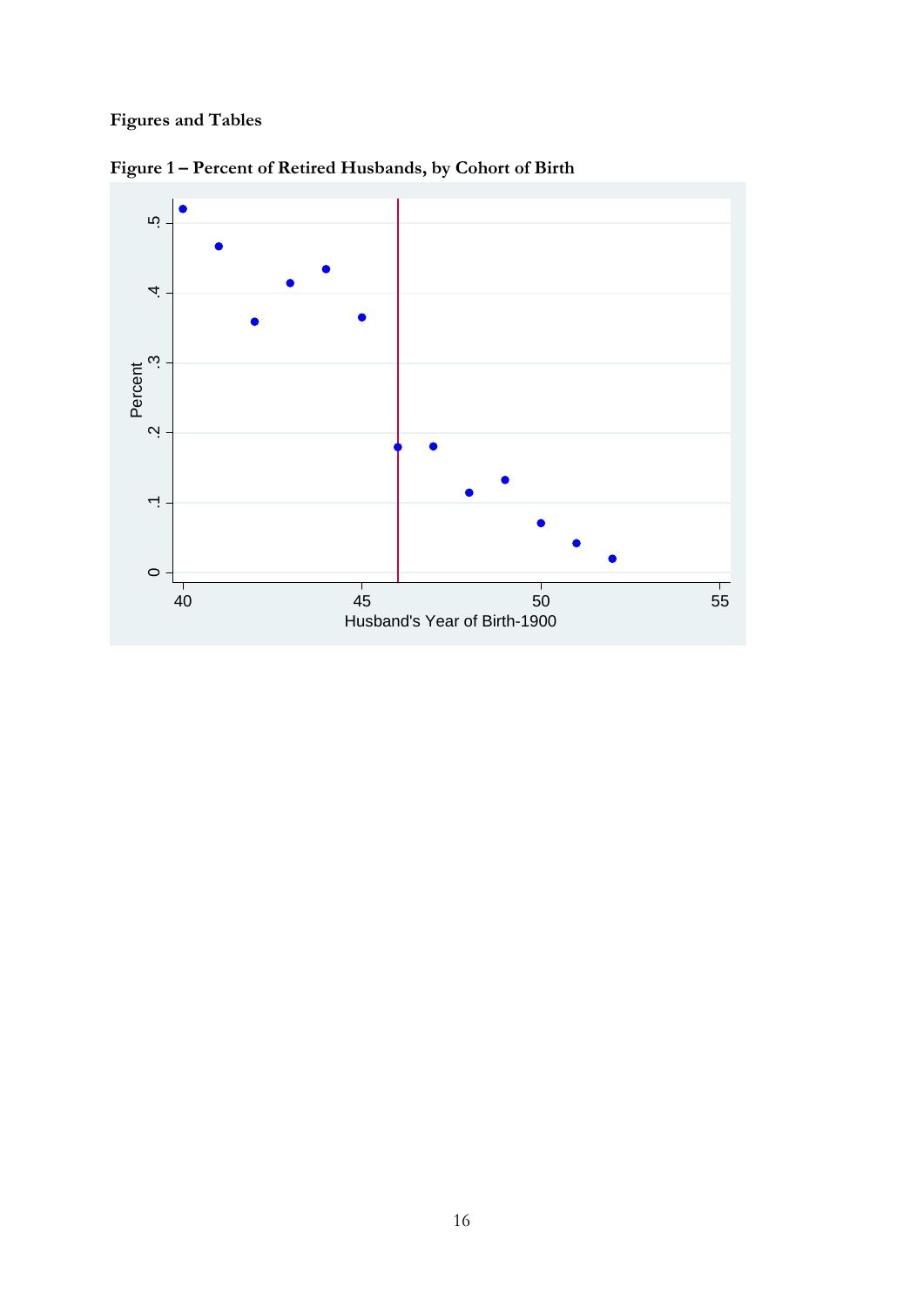

**Figure 2 – Percent of Wives Out of the Labour Force, by Husband's Cohort of Birth**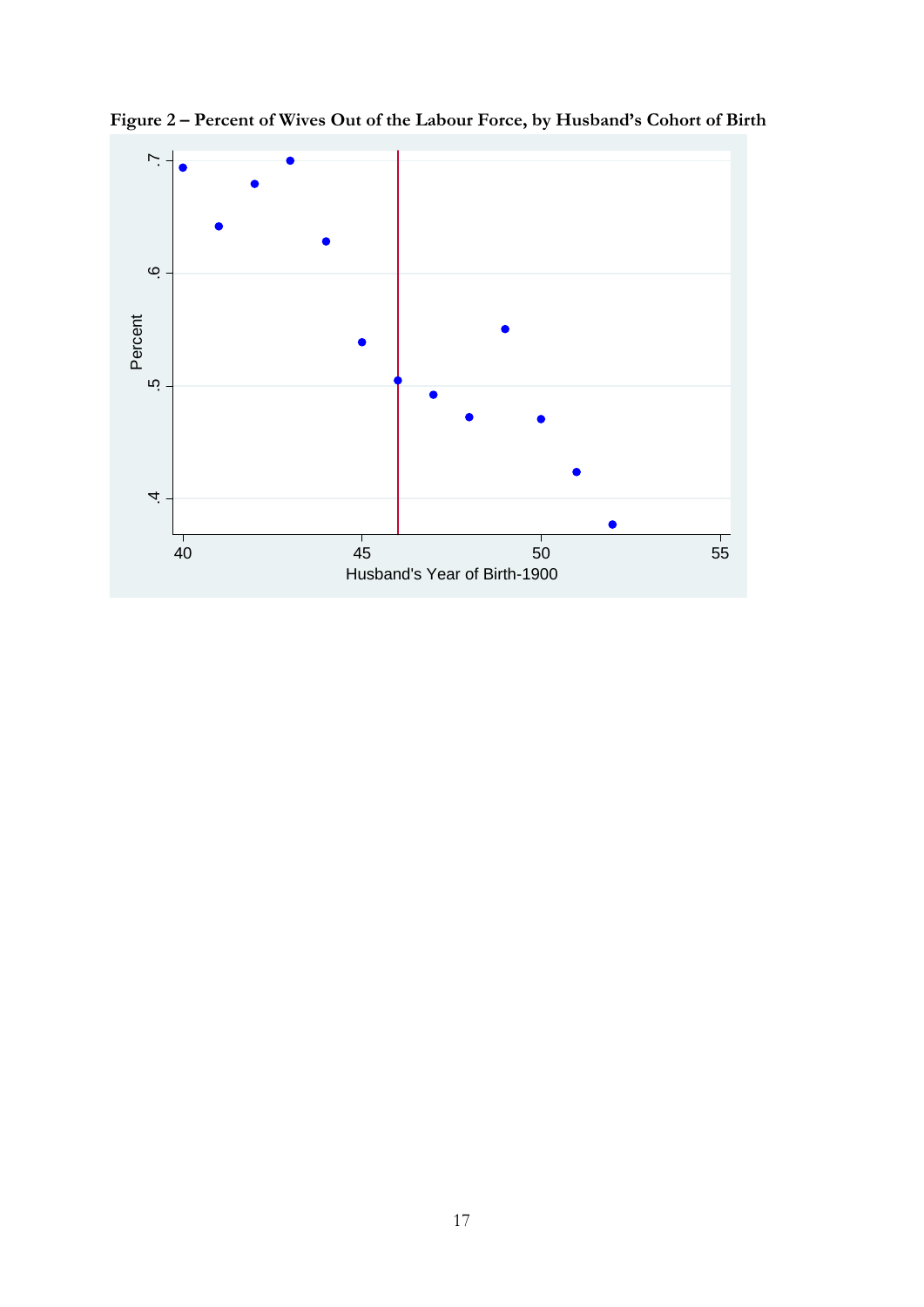

**Figure 3 - Divorce rate by Husband's Cohort of Birth**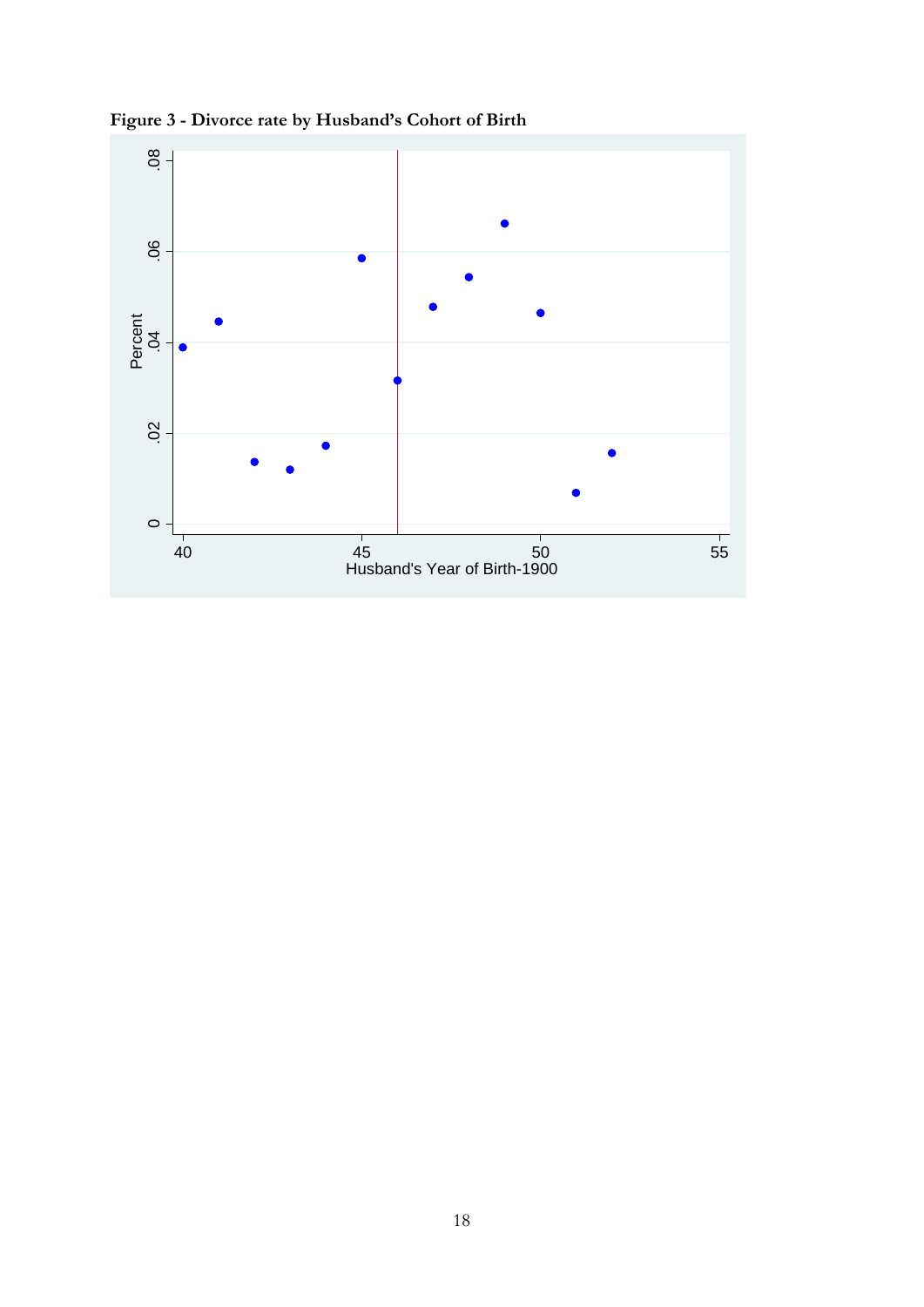| Variable                              | Mean  | Std. Dev. | Min      | Max          |
|---------------------------------------|-------|-----------|----------|--------------|
|                                       |       |           |          |              |
| Wife' RHS                             | 0.47  | 0.5       | $\theta$ | $\mathbf{1}$ |
| Wife is stressed                      | 0.41  | 0.49      | $\Omega$ | 1            |
| Wife is depressed                     | 0.23  | 0.42      | $\Omega$ | 1            |
| Wife lacks sleep                      | 0.16  | 0.37      | $\Omega$ | 1            |
| Husband has retired                   | 0.23  | 0.42      | $\Omega$ | $\mathbf{1}$ |
| Years since husband's retirement (YR) | 1.4   | 3.09      | $\Omega$ | 26           |
| Z                                     | 3.69  | 4.46      | $\Omega$ | 14           |
| Husband's age                         | 63.96 | 3.96      | 56       | 73           |
| Wife's age                            | 60.86 | 4.62      | 47       | 73           |
| Husband's year of birth - 1900        | 46.53 | 3.64      | 40       | 52           |
| Wife has college degree               | 0.27  | 0.45      | $\Omega$ | $\mathbf{1}$ |
| Husband has college degree            | 0.34  | 0.47      | $\Omega$ | $\mathbf{1}$ |
| Number of children                    | 2.09  | 0.81      | $\Omega$ | 5            |
| Missing values - number of children   | 0.01  | 0.09      | $\Omega$ | $\mathbf{1}$ |
| Parents in the house                  | 0.14  | 0.35      | $\Omega$ | 1            |
| Not homeowner                         | 0.1   | 0.3       | $\Omega$ | 1            |
| Low income household                  | 0.3   | 0.46      | 0        | 1            |
| Missing values - low income household | 0.11  | 0.32      | $\Omega$ | $\mathbf{1}$ |
| Low financial wealth                  | 0.34  | 0.48      | $\Omega$ | 1            |
| Missing values - low financial wealth | 0.2   | 0.4       | $\Omega$ | 1            |
| Household has debt                    | 0.32  | 0.47      | $\Omega$ | 1            |
| Missing values - household has debt   | 0.03  | 0.16      | $\Omega$ | $\mathbf{1}$ |

# **Table 1 - Descriptive Statistics - Full Sample. N = 3,288**

Notes: the table includes statistics on the number of missing variables of household covariates.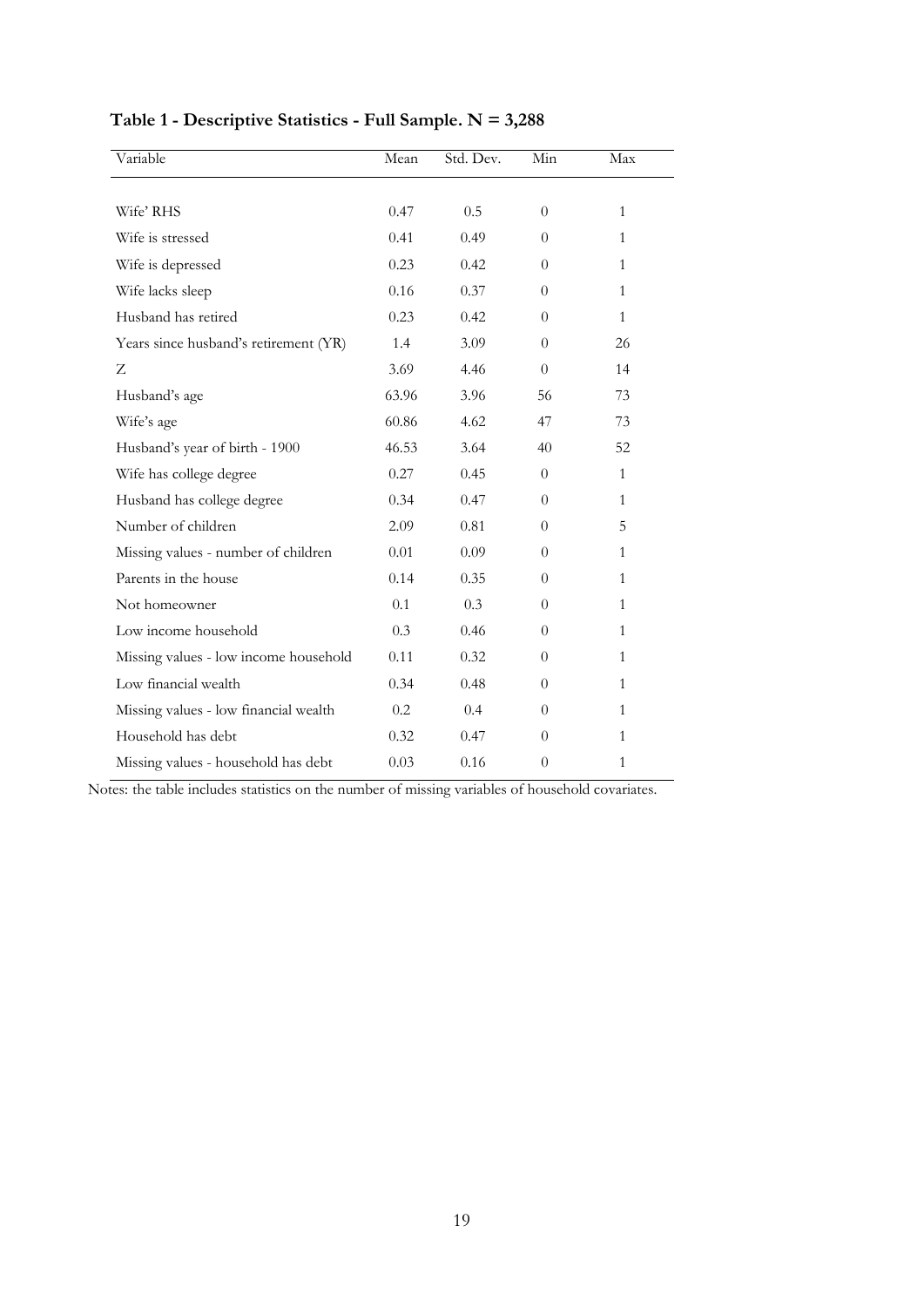|  |  |  | Table 2 - First Stage Estimates |
|--|--|--|---------------------------------|
|--|--|--|---------------------------------|

|                           | (1)                                      | (2)                         |
|---------------------------|------------------------------------------|-----------------------------|
|                           | Years since husband's<br>retirement (YR) | Wife is out of labour force |
| Z                         | $0.361***$                               | 0.011                       |
|                           | (0.042)                                  | (0.009)                     |
| Husband's age             | $0.292***$                               | $-0.045***$                 |
|                           | (0.040)                                  | (0.009)                     |
| Wife's age                | 0.035                                    | $0.019***$                  |
|                           | (0.027)                                  | (0.005)                     |
| Husband's cohort of birth | $0.384***$                               | $-0.041***$                 |
|                           | (0.040)                                  | (0.008)                     |
| Wife has college          | 0.021                                    | $-0.011$                    |
|                           | (0.210)                                  | (0.040)                     |
| Husband has college       | 0.276                                    | $0.075**$                   |
|                           | (0.195)                                  | (0.037)                     |
| Number of children        | $-0.266**$                               | $-0.061***$                 |
|                           | (0.104)                                  | (0.019)                     |
| Observations              | 3,288                                    | 3,288                       |
| R-squared                 | 0.275                                    | 0.066                       |
| Angrist Pischke F-stat    | 75.4                                     | 1.3                         |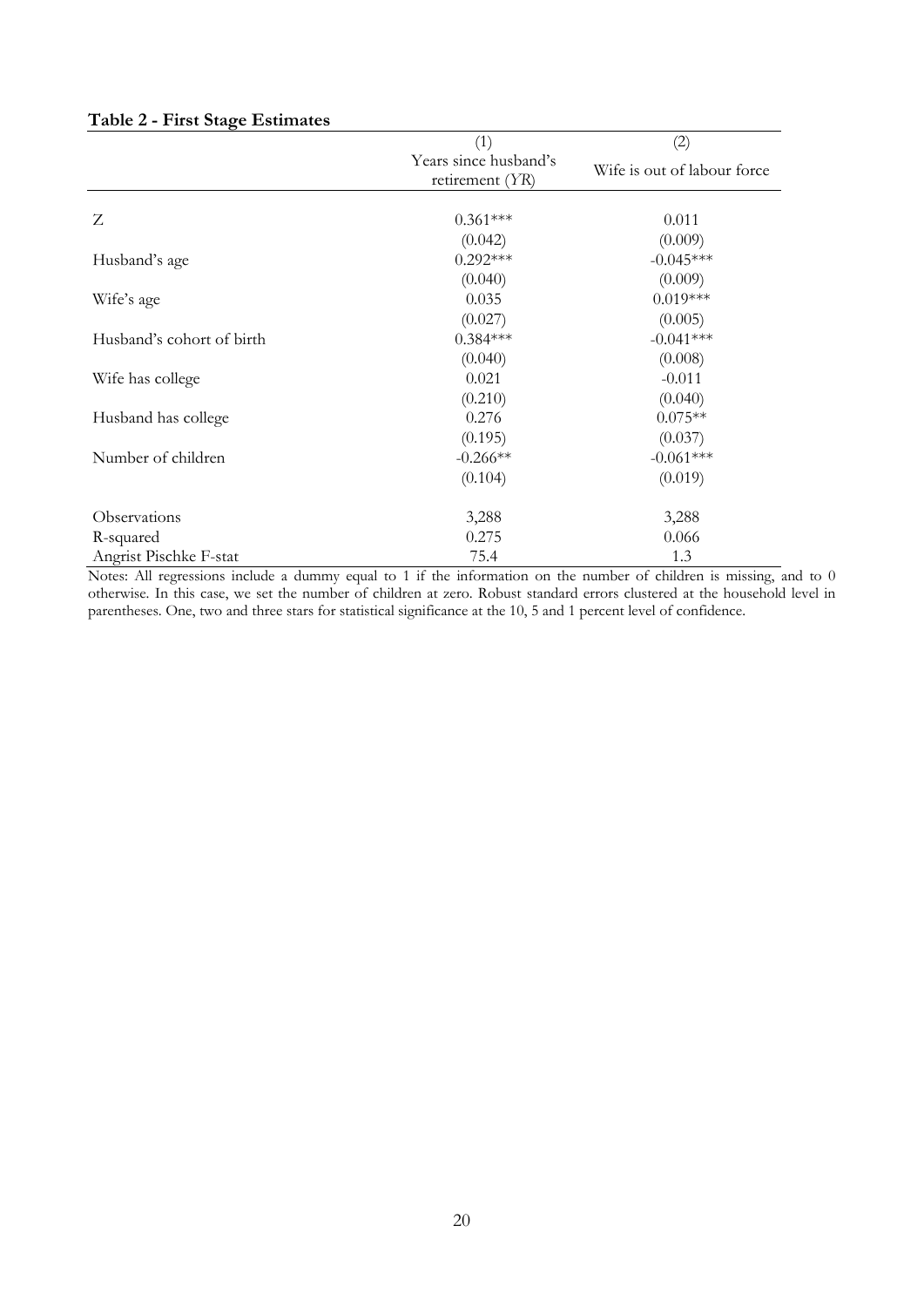|                           | (1)         | (2)           | (3)<br>Wife's | (4)              |
|---------------------------|-------------|---------------|---------------|------------------|
|                           | Wife's RHS  | Wife's stress | depression    | Wife lacks sleep |
| Z                         | $0.021**$   | $0.022***$    | $0.014**$     | $0.016***$       |
|                           | (0.008)     | (0.008)       | (0.007)       | (0.006)          |
| Husband's age             | $-0.029***$ | $-0.025***$   | $-0.019***$   | $-0.017***$      |
|                           | (0.008)     | (0.008)       | (0.007)       | (0.006)          |
| Wife's age                | $-0.015***$ | $-0.018***$   | $-0.010***$   | 0.002            |
|                           | (0.004)     | (0.004)       | (0.004)       | (0.003)          |
| Husband's cohort of birth | $-0.008$    | $-0.005$      | $-0.002$      | 0.005            |
|                           | (0.008)     | (0.008)       | (0.007)       | (0.006)          |
| Wife has college          | $-0.002$    | $-0.004$      | 0.016         | $-0.030$         |
|                           | (0.033)     | (0.033)       | (0.028)       | (0.024)          |
| Husband has college       | 0.011       | 0.025         | $-0.025$      | $-0.015$         |
|                           | (0.030)     | (0.030)       | (0.025)       | (0.023)          |
| Number of children        | 0.003       | 0.011         | $-0.008$      | $-0.017$         |
|                           | (0.017)     | (0.017)       | (0.015)       | (0.012)          |
| Observations              | 3,288       | 3,288         | 3,288         | 3,288            |
| R-squared                 | 0.029       | 0.035         | 0.022         | 0.010            |

### **Table 3 - Reduced Form Estimates**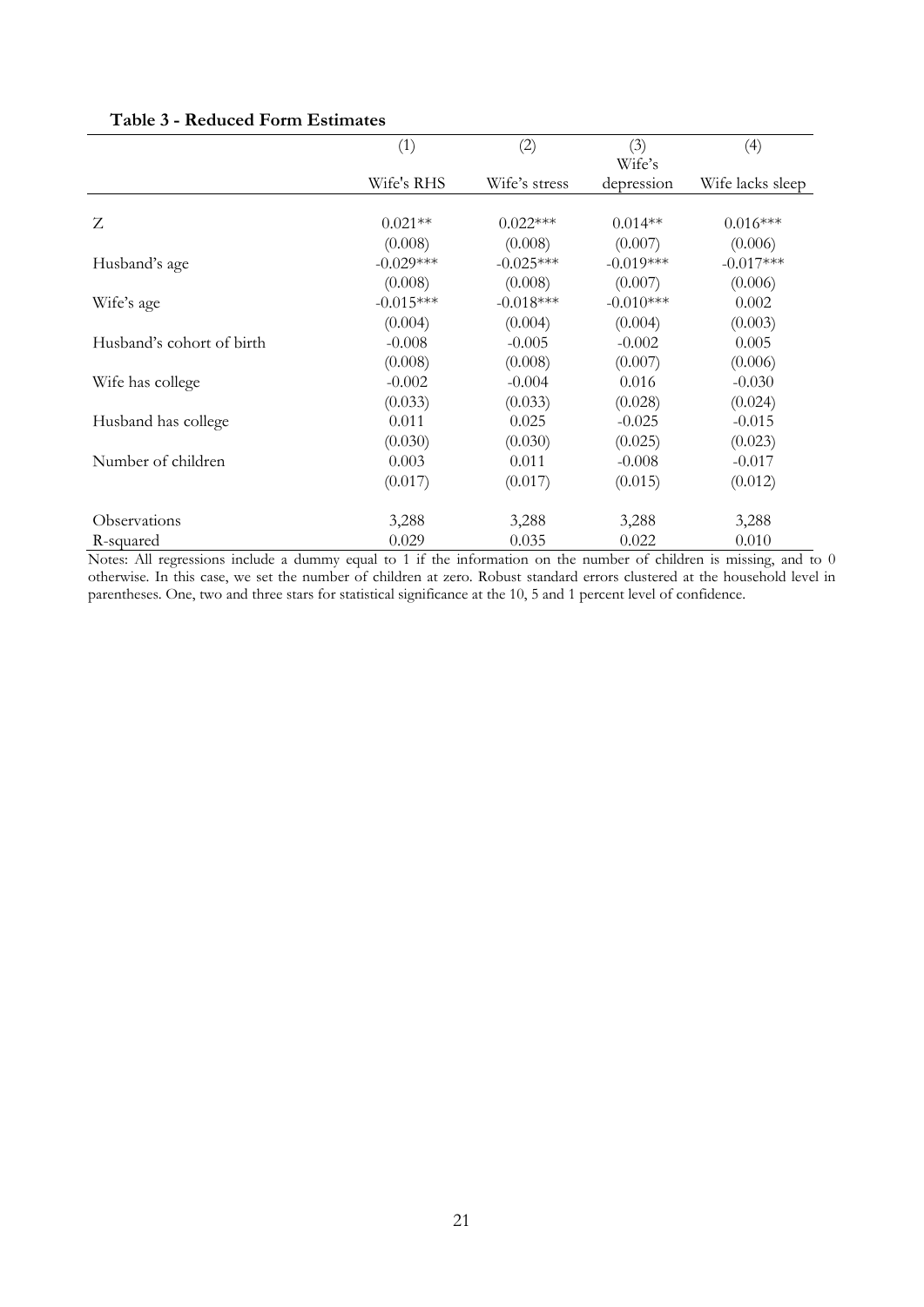|                                       | (1)         | (2)         | (3)         | (4)         |
|---------------------------------------|-------------|-------------|-------------|-------------|
|                                       | <b>OLS</b>  | 2SLS        | Probit      | IV probit   |
|                                       |             |             |             |             |
| Years since husband's retirement (YR) | $-0.001$    | $0.058**$   | $-0.001$    | $0.137***$  |
|                                       | (0.004)     | (0.024)     | (0.005)     | (0.049)     |
| Husband's age                         | $-0.017**$  | $-0.046***$ | $-0.017**$  | $-0.108***$ |
|                                       | (0.007)     | (0.013)     | (0.007)     | (0.026)     |
| Wife's age                            | $-0.015***$ | $-0.017***$ | $-0.015***$ | $-0.041***$ |
|                                       | (0.004)     | (0.005)     | (0.004)     | (0.011)     |
| Husband's cohort of birth             | $-0.020***$ | $-0.030***$ | $-0.020***$ | $-0.071***$ |
|                                       | (0.006)     | (0.008)     | (0.006)     | (0.017)     |
| Wife has college                      | 0.001       | $-0.003$    | 0.001       | $-0.007$    |
|                                       | (0.033)     | (0.035)     | (0.034)     | (0.083)     |
| Husband has college                   | 0.008       | $-0.005$    | 0.008       | $-0.011$    |
|                                       | (0.031)     | (0.032)     | (0.031)     | (0.077)     |
| Number of children                    | 0.004       | 0.019       | 0.004       | 0.044       |
|                                       | (0.017)     | (0.020)     | (0.017)     | (0.046)     |
| Observations                          | 3,288       | 3,288       | 3,288       | 3,288       |

**Table 4 - The Effect of the Husband's Retirement on the Wife's RHS. Marginal Effects.**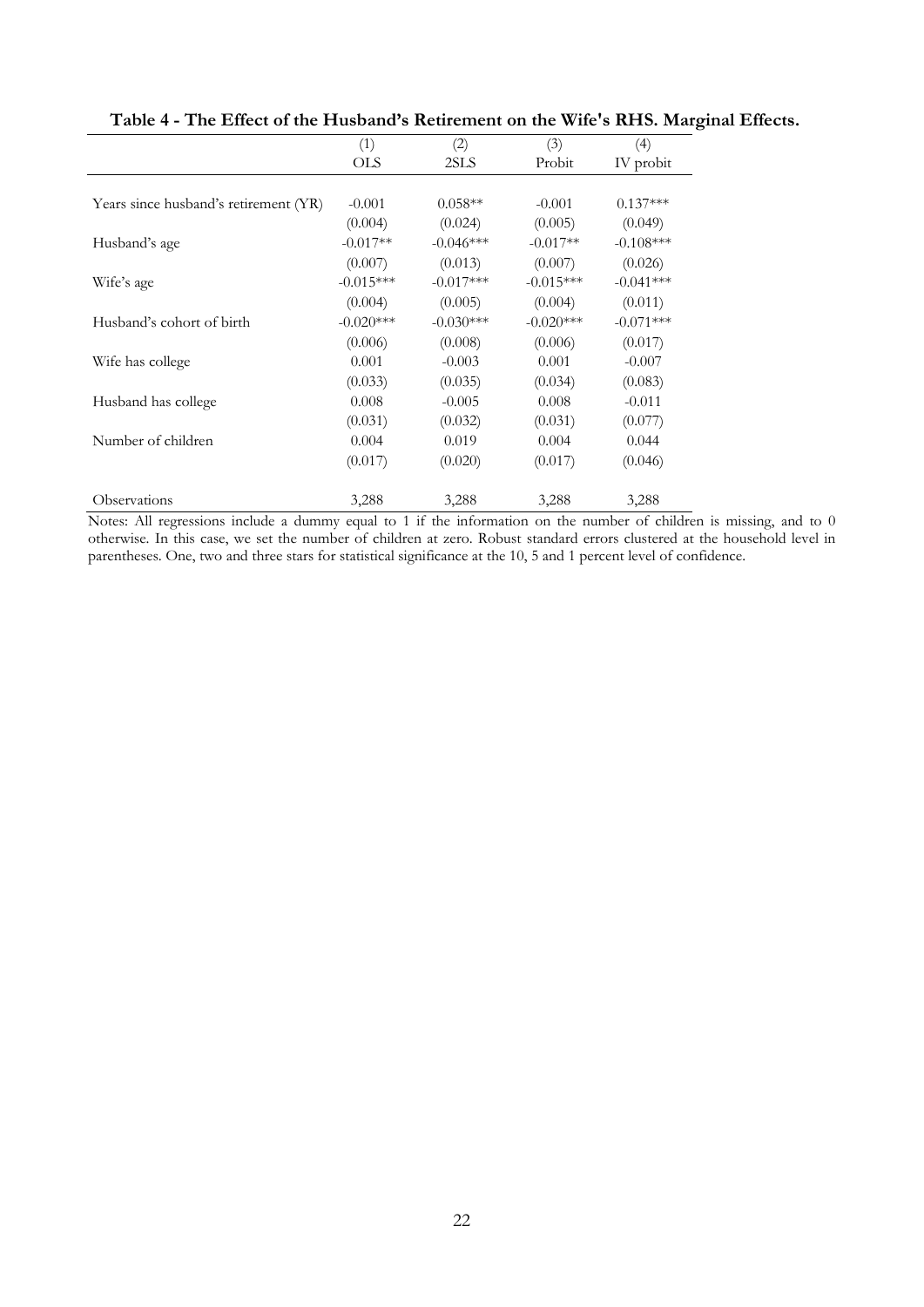|                                       | (1)        | (2)         | (3)                                             | (4)         |
|---------------------------------------|------------|-------------|-------------------------------------------------|-------------|
|                                       |            | 2SLS        |                                                 | IV probit   |
|                                       |            |             | With College No College With College No College |             |
|                                       |            |             |                                                 |             |
| Years since husband's retirement (YR) | 0.033      | $0.071**$   | 0.079                                           | $0.165***$  |
|                                       | (0.035)    | (0.031)     | (0.083)                                         | (0.059)     |
| Husband's age                         | $-0.041**$ | $-0.050***$ | $-0.100**$                                      | $-0.116***$ |
|                                       | (0.019)    | (0.018)     | (0.043)                                         | (0.033)     |
| Wife's age                            | $-0.010$   | $-0.020***$ | $-0.025$                                        | $-0.047***$ |
|                                       | (0.008)    | (0.006)     | (0.020)                                         | (0.014)     |
| Husband's cohort of birth             | $-0.023**$ | $-0.036***$ | $-0.056**$                                      | $-0.084***$ |
|                                       | (0.011)    | (0.011)     | (0.028)                                         | (0.022)     |
| Wife has college                      | 0.028      | $-0.038$    | 0.069                                           | $-0.087$    |
|                                       | (0.046)    | (0.050)     | (0.115)                                         | (0.117)     |
| Number of children                    | 0.035      | 0.014       | 0.088                                           | 0.030       |
|                                       | (0.034)    | (0.024)     | (0.083)                                         | (0.054)     |
| Observations                          | 1,117      | 2,171       | 1,117                                           | 2,171       |

### **Table 5 - The Effect of the Husband's Retirement on the Wife's RHS. By Husband's Education. Marginal Effects.**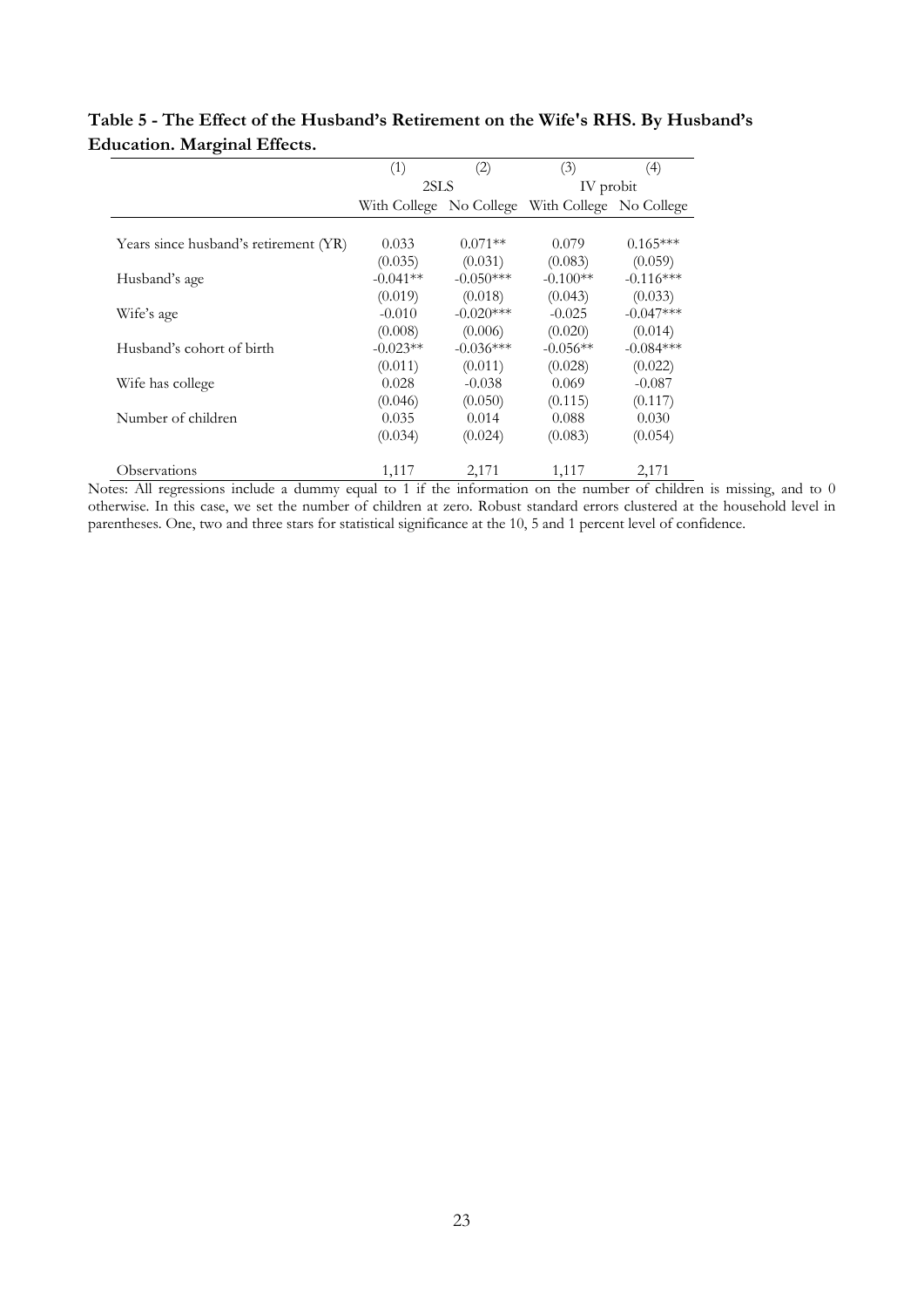|                                       | (1)           | (2)               | (3)         | (4)                             |
|---------------------------------------|---------------|-------------------|-------------|---------------------------------|
|                                       | 2SLS          |                   |             | IV probit                       |
|                                       | Wife employed | Wife not employed |             | Wife employed Wife not employed |
|                                       |               |                   |             |                                 |
| Years since husband's retirement (YR) | 0.171         | $0.040*$          | $0.330***$  | $0.099*$                        |
|                                       | (0.105)       | (0.023)           | (0.124)     | (0.053)                         |
| Husband age                           | $-0.062**$    | $-0.046**$        | $-0.120***$ | $-0.112***$                     |
|                                       | (0.028)       | (0.019)           | (0.032)     | (0.042)                         |
| Wife age                              | $-0.012$      | $-0.017***$       | $-0.023$    | $-0.042***$                     |
|                                       | (0.008)       | (0.006)           | (0.017)     | (0.015)                         |
| Husband cohort                        | $-0.040**$    | $-0.032***$       | $-0.077***$ | $-0.080***$                     |
|                                       | (0.018)       | (0.011)           | (0.024)     | (0.026)                         |
| College degree                        | 0.077         | $-0.049$          | 0.149       | $-0.121$                        |
|                                       | (0.061)       | (0.041)           | (0.114)     | (0.102)                         |
| Partner college degree                | $-0.079$      | 0.034             | $-0.151$    | 0.084                           |
|                                       | (0.062)       | (0.038)           | (0.111)     | (0.094)                         |
| Number of children                    | 0.022         | 0.009             | 0.042       | 0.022                           |
|                                       | (0.030)       | (0.025)           | (0.059)     | (0.061)                         |
| Observations                          | 1,423         | 1,865             | 1,423       | 1,865                           |

### **Table 6 - Heterogeneous Effects by Wives' Employment Status**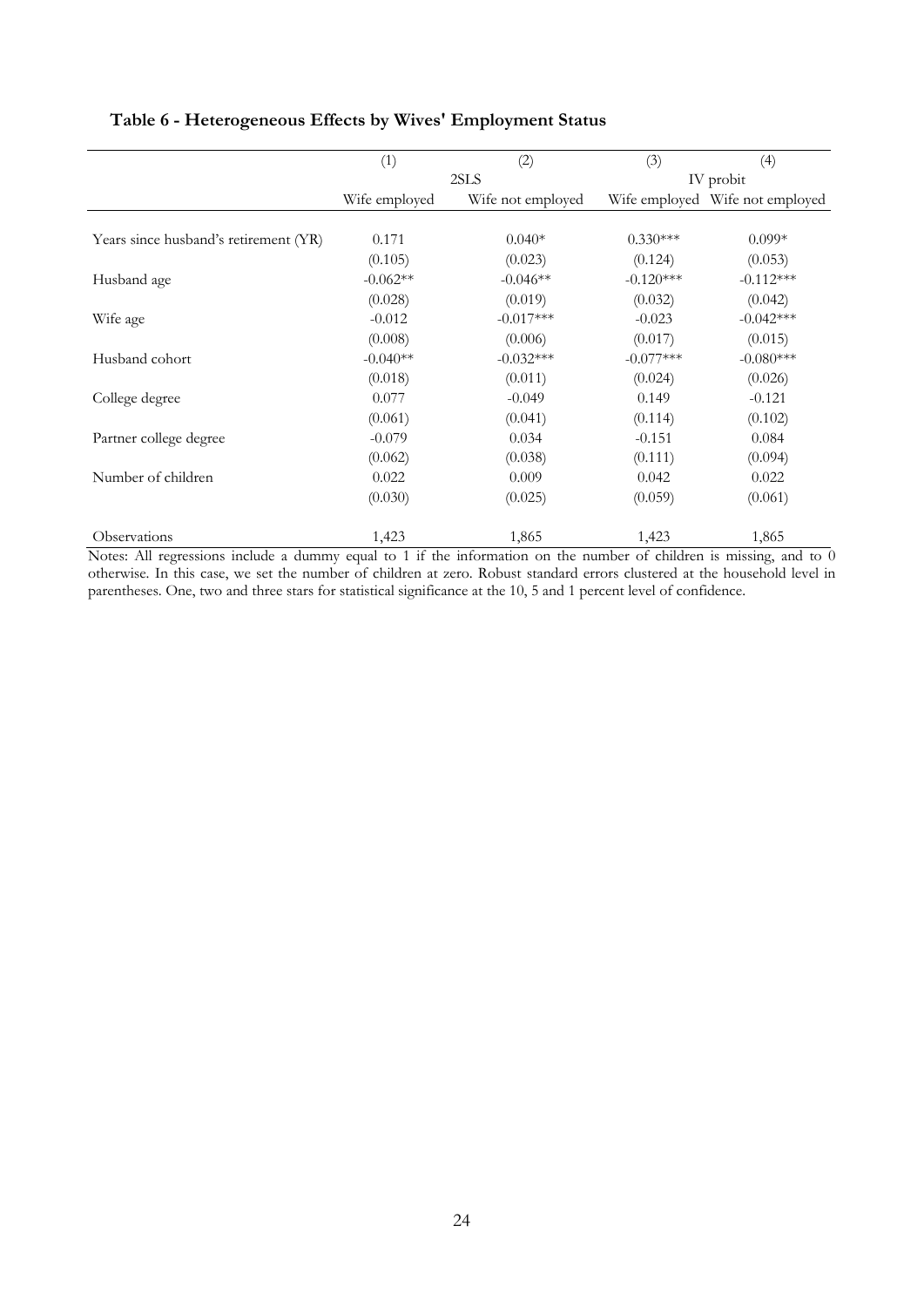|                                       | (1)         | (2)         | (3)         | (4)         |
|---------------------------------------|-------------|-------------|-------------|-------------|
|                                       | 2SLS        | 2SLS        | IV probit   | IV probit   |
|                                       |             |             |             |             |
| Years since husband's retirement (YR) | $0.058**$   | $0.045**$   | $0.137***$  | $0.113**$   |
|                                       | (0.024)     | (0.022)     | (0.049)     | (0.051)     |
| Husband age                           | $-0.046***$ | $-0.039***$ | $-0.108***$ | $-0.097***$ |
|                                       | (0.013)     | (0.012)     | (0.026)     | (0.027)     |
| Wife age                              | $-0.017***$ | $-0.016***$ | $-0.041***$ | $-0.039***$ |
|                                       | (0.005)     | (0.005)     | (0.011)     | (0.011)     |
| Husband cohort                        | $-0.030***$ | $-0.032***$ | $-0.071***$ | $-0.080***$ |
|                                       | (0.008)     | (0.008)     | (0.017)     | (0.017)     |
| College degree                        | $-0.003$    | $-0.009$    | $-0.007$    | $-0.022$    |
|                                       | (0.035)     | (0.033)     | (0.083)     | (0.082)     |
| Partner college degree                | $-0.005$    | 0.015       | $-0.011$    | 0.038       |
|                                       | (0.032)     | (0.031)     | (0.077)     | (0.078)     |
| Number of children                    | 0.019       | 0.001       | 0.044       | 0.002       |
|                                       | (0.020)     | (0.019)     | (0.046)     | (0.047)     |
| Parents in the house                  |             | $0.089**$   |             | $0.220**$   |
|                                       |             | (0.035)     |             | (0.088)     |
| Not homeowner                         |             | $0.143***$  |             | $0.357***$  |
|                                       |             | (0.046)     |             | (0.113)     |
| Low income                            |             | $-0.015$    |             | $-0.035$    |
|                                       |             | (0.030)     |             | (0.075)     |
| Low wealth                            |             | $0.058**$   |             | $0.143*$    |
|                                       |             | (0.030)     |             | (0.075)     |
| Household has debts                   |             | $0.077**$   |             | $0.193**$   |
|                                       |             | (0.031)     |             | (0.075)     |
| Observations                          | 3,288       | 3,288       | 3,288       | 3,288       |

#### **Table 7 - The Effect of the Husband's Retirement on the Wife's RHS. With and Without Additional Controls**

Notes: All regressions include a dummy equal to 1 if the information on the number of children, parents in the house, home ownership, household income and wealth, and household debts is missing, and to 0 otherwise. In this case, we set the number of children, parents in the house, home ownership, household income and wealth, and household debts to zero. Robust standard errors clustered at the household level in parentheses. One, two and three stars for statistical significance at the 10, 5 and 1 percent level of confidence.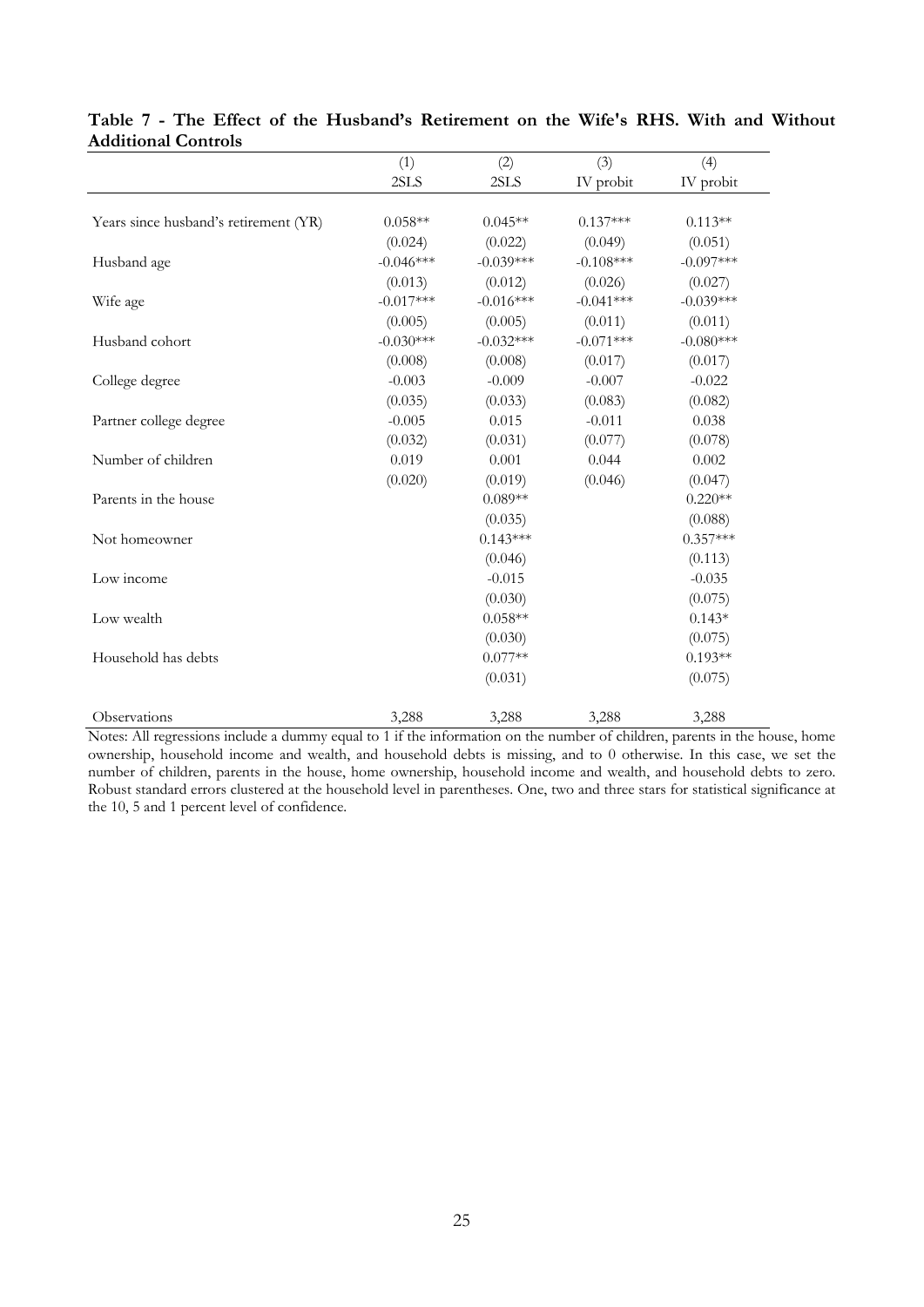|                                       | (1)           | (2)         |
|---------------------------------------|---------------|-------------|
|                                       |               | 2SLS        |
|                                       | Husband's RHS | Wife's RHS  |
| Years since husband's retirement (YR) | $0.059**$     | $0.058**$   |
|                                       | (0.029)       | (0.024)     |
| Husband age                           | $-0.056***$   | $-0.046***$ |
|                                       | (0.017)       | (0.013)     |
| Wife age                              | $-0.005$      | $-0.017***$ |
|                                       | (0.005)       | (0.005)     |
| Husband cohort                        | $-0.018**$    | $-0.030***$ |
|                                       | (0.007)       | (0.008)     |
| College degree                        | $-0.071*$     | $-0.003$    |
|                                       | (0.040)       | (0.035)     |
| Partner college degree                | 0.004         | $-0.005$    |
|                                       | (0.037)       | (0.032)     |
| Number of children                    | $0.049***$    | 0.019       |
|                                       | (0.017)       | (0.020)     |
| Observations                          | 3,429         | 3,288       |

### **Table 8 - The Effect of the Husband's Retirement on the Husband's and the Wife's RHS.**

Notes: Model in Column (1) is estimated in the males sample, while model in Column (2) is estimated in our baseline females sample. All regressions include a dummy equal to 1 if the information on the number of children is missing, and to 0 otherwise. In this case, we set the number of children at zero. Robust standard errors clustered at the household level in parentheses. One, two and three stars for statistical significance at the 10, 5 and 1 percent level of confidence.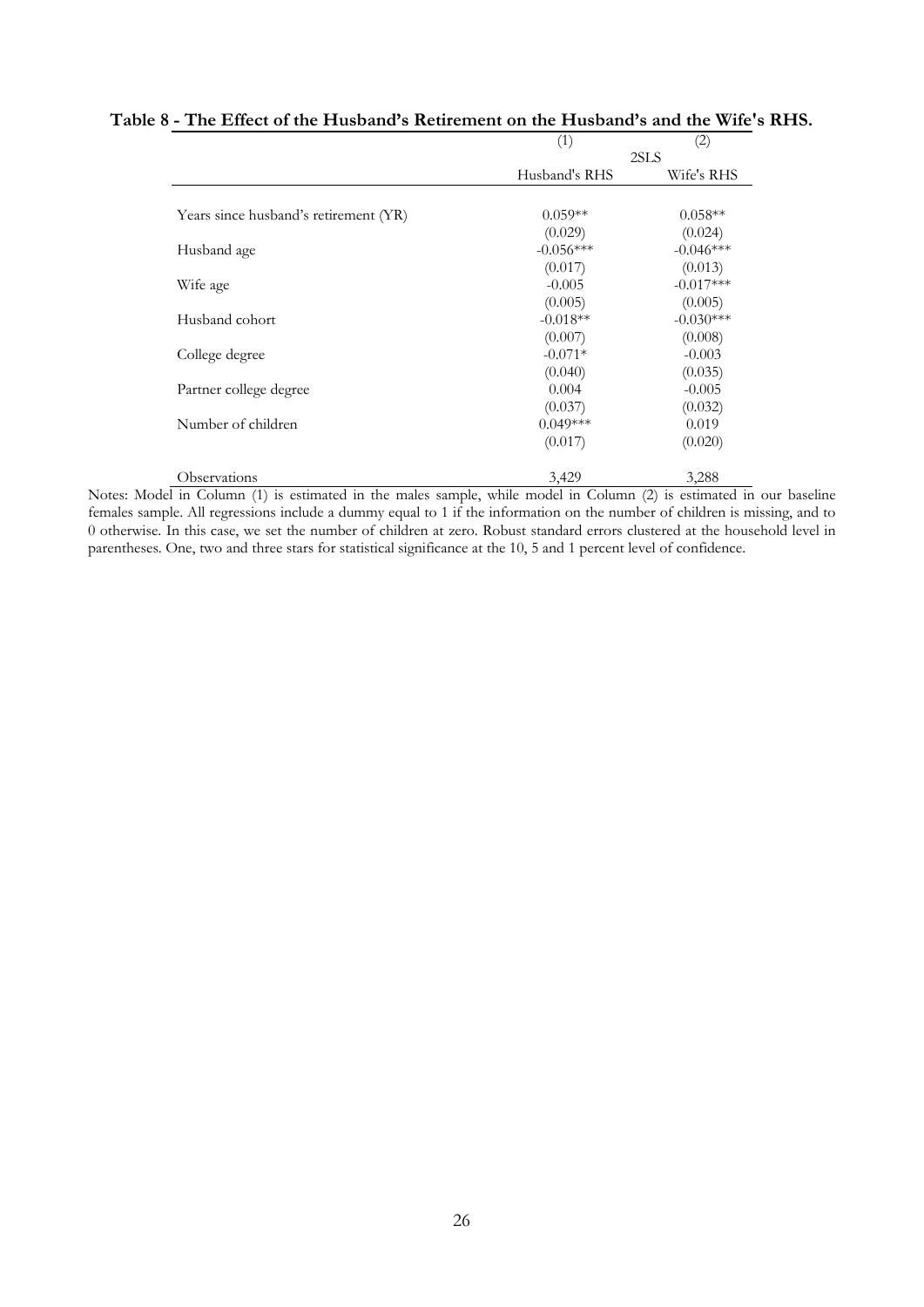# **Appendix**

|                | (1)                 | (2)         | (3)                |
|----------------|---------------------|-------------|--------------------|
|                | Husband has college | stronger    | Number of children |
|                |                     |             |                    |
| Z              | $-0.006$            | $-0.005$    | 0.004              |
|                | (0.011)             | (0.011)     | (0.021)            |
| Husband age    | $0.023*$            | 0.022       | 0.019              |
|                | (0.013)             | (0.023)     | (0.024)            |
| Wife age       | $-0.017***$         | $-0.014***$ | $-0.007$           |
|                | (0.006)             | (0.005)     | (0.010)            |
| Husband cohort | 0.007               | 0.018       | 0.024              |
|                | (0.013)             | (0.023)     | (0.023)            |
| Observations   | 836                 | 836         | 827                |
| R-squared      | 0.016               | 0.020       | 0.003              |

**Table A1 – Balancing Tests. Reduced Form Effects on Predetermined Characteristics.** 

Notes: Column (3) excludes couples with missing information on children. Robust standard errors in parenthesis. One, two and three stars for statistical significance at the 10, 5 and 1 percent level of confidence.

### **Table A2 - The Effect of the Husband's Retirement on the Wife's Stress, Depression and Lack of Sleep**

|                                                     | (2)                   | $\left(4\right)$      |
|-----------------------------------------------------|-----------------------|-----------------------|
|                                                     | 2SLS                  | IV probit             |
| <b>Stress</b>                                       |                       |                       |
| Years since husband's retirement (YR)               | $0.061***$<br>(0.023) | $0.146***$<br>(0.048) |
| Depression<br>Years since husband's retirement (YR) | $0.039**$             | $0.112**$             |
| Lack of sleep                                       |                       |                       |
| Years since husband's retirement (YR)               | $0.044**$             | $0.158***$            |
|                                                     | (0.01)                | (0.051)               |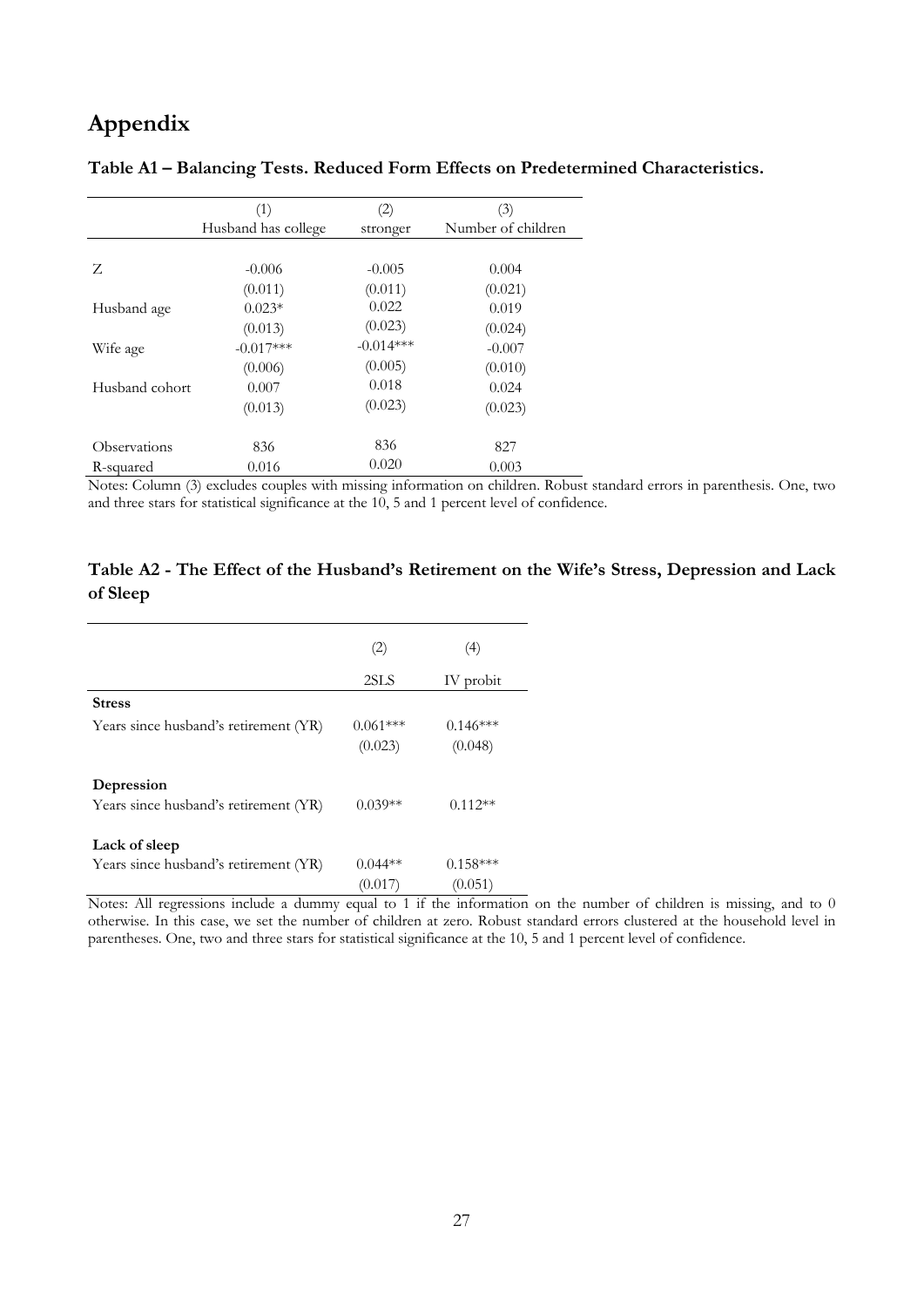|                           | (1)         | $\rm(2)$         |
|---------------------------|-------------|------------------|
|                           | Probit      | Bivariate probit |
|                           |             |                  |
| Husband is retired        | 0.011       | $0.286**$        |
|                           | (0.033)     | (0.118)          |
| Husband's age             | $-0.018***$ | $-0.034***$      |
|                           | (0.007)     | (0.009)          |
| Wife's age                | $-0.015***$ | $-0.014***$      |
|                           | (0.004)     | (0.004)          |
| Husband's cohort of birth | $-0.020***$ | $-0.024***$      |
|                           | (0.006)     | (0.006)          |
| Wife has college          | 0.001       | 0.005            |
|                           | (0.034)     | (0.031)          |
| Husband has college       | 0.007       | $-0.007$         |
|                           | (0.031)     | (0.029)          |
| Number of children        | 0.005       | 0.016            |
|                           | (0.017)     | (0.017)          |
| Observations              | 3,288       | 3,288            |

#### **Table A3. The Effect of the Husband's Retirement Status on the Wife's RHS. Marginal Effects.**   $\overline{a}$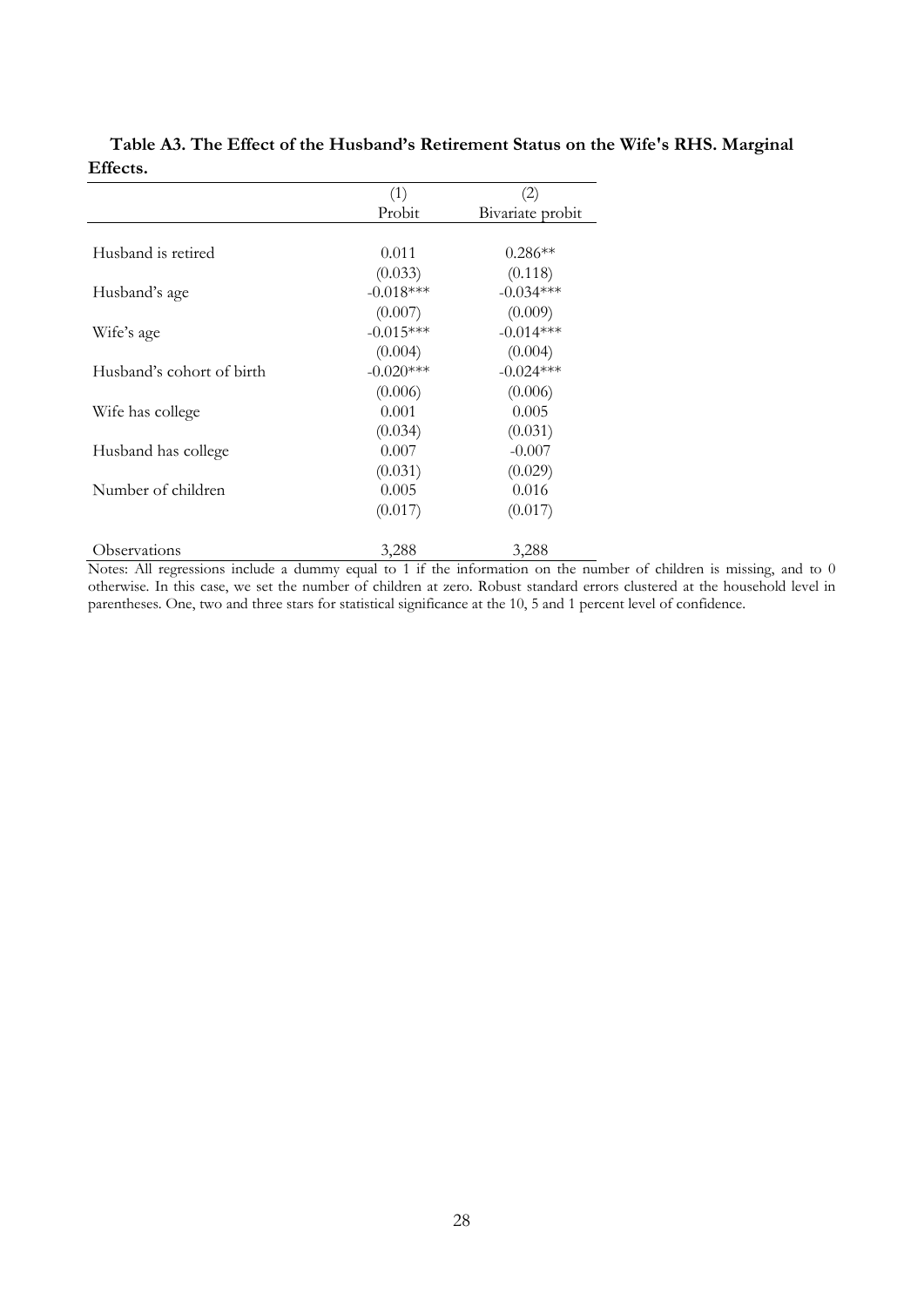| Table A4. Potential Mechanisms. The 2SLS Effects of the Husband's Retirement Duration on |  |  |  |
|------------------------------------------------------------------------------------------|--|--|--|
| Household Outcomes.                                                                      |  |  |  |
|                                                                                          |  |  |  |

|                                       | (1)            | (2)        | (3)         | (4)         | (5)           |
|---------------------------------------|----------------|------------|-------------|-------------|---------------|
|                                       | Parents in the | <b>Not</b> | Low income  | Low wealth  | Household has |
|                                       | house          | homeowner  |             |             | debt          |
|                                       |                |            |             |             |               |
| Years since husband's retirement (YR) | $0.045**$      | 0.026      | $-0.024$    | $0.067**$   | 0.029         |
|                                       | (0.019)        | (0.018)    | (0.024)     | (0.028)     | (0.026)       |
| Husband's age                         | $-0.017$       | $-0.009$   | $0.046***$  | $-0.034**$  | $-0.027*$     |
|                                       | (0.011)        | (0.011)    | (0.013)     | (0.016)     | (0.015)       |
| Wife's age                            | $-0.006$       | $-0.007$   | 0.001       | $-0.005$    | 0.001         |
|                                       | (0.004)        | (0.005)    | (0.005)     | (0.006)     | (0.005)       |
| Husband's birth cohort                | $0.012**$      | $-0.002$   | $0.014*$    | $-0.009$    | $0.015*$      |
|                                       | (0.006)        | (0.005)    | (0.008)     | (0.009)     | (0.008)       |
| Wife has college                      | 0.021          | 0.031      | $-0.120***$ | $-0.062$    | 0.008         |
|                                       | (0.031)        | (0.031)    | (0.035)     | (0.044)     | (0.039)       |
| Husband has college                   | $-0.009$       | $-0.027$   | $-0.078**$  | $-0.166***$ | $-0.105***$   |
|                                       | (0.028)        | (0.027)    | (0.034)     | (0.041)     | (0.036)       |
| Number of children                    | $0.060***$     | 0.011      | $-0.058***$ | $0.081***$  | $0.068***$    |
|                                       | (0.014)        | (0.016)    | (0.020)     | (0.025)     | (0.019)       |
| Observations                          | 3,288          | 3,288      | 2,915       | 2,645       | 3,205         |

Notes: Columns (3), (4) and (5) are estimated on observations with non-missing values for the dependent variable. All regressions include a dummy for missing information on number of children. Robust standard errors clustered at the couple level in parentheses. One, two and three stars for statistical significance at the 10, 5 and 1 percent level of confidence.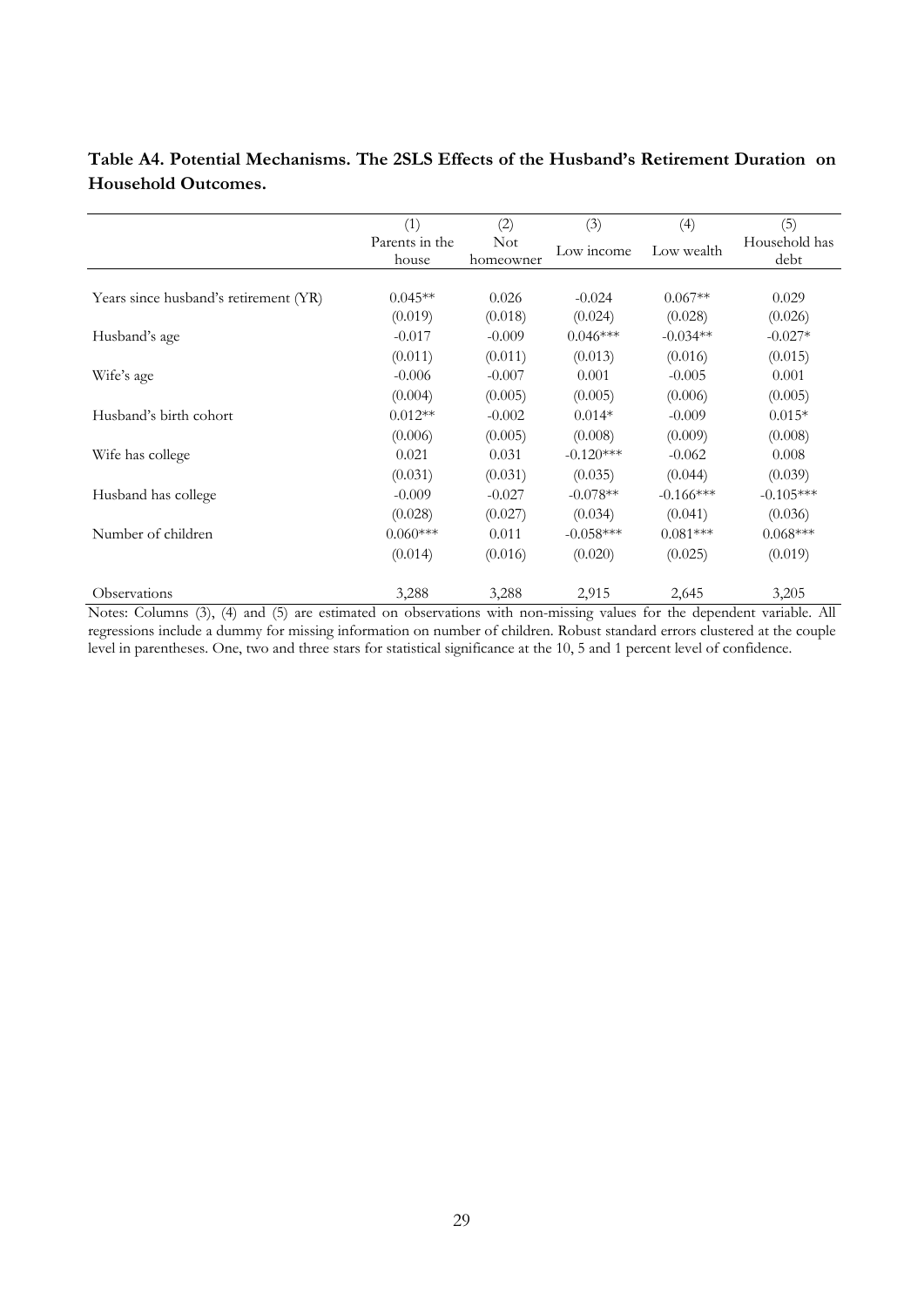#### **References**

Abe, Y. (2013). Regional variations in labor force behavior of women in Japan. *Japan and the World Economy*, *28*, 112-124.

Bingley, P. and Martinello, A., 2013. Mental retirement and schooling. *European Economic Review*, 63, 292-298.

Blau, D. M., 1998. Labor Force Dynamics of Older Married Couples. *Journal of Labor Economics*, 16(3), 595-629.

Blau, D. M and Gilleskie, D. B., 2006. Health insurance and retirement of married couples. *Journal of Applied Econometric*s, 21(7), 935-953.

Bloemen, H., Hochguertel, S., and Zweerink, J., 2014. *Joint Retirement of Couples: Evidence from a Natural Experiment*. Unpublished Manuscript, Department of Economics, University of Amsterdam.

Bonsang, E. and Klein, T. J., 2012. Retirement and subjective well-being. *Journal of Economic Behavior & Organization,* 83(3), 311-329.

Börsch-Supan, A., and Jürges, H., 2009. *Early retirement, social security and well-being in Germany*. NBER Working Paper n. 12303.

Brunello, G., and De Paola, M. (2013). Leadership at school: Does the gender of siblings matter?. *Economics Letters*, *120*(1), 61-64.

Casanova, M., 2010. *Happy together: A structural model of couples' joint retirement choices.* Unpublished Manuscript, Department of Economics, UCLA.

Celidoni, M., Dal Bianco, C. and Weber, G., 2013. Early retirement and cognitive decline. *A longitudinal analysis using SHARE data*. "Marco Fanno" Working Paper n. 174, Department of Economics and Management, University of Padua

Charles, K. K., 2004. Is retirement depressing? Labor force inactivity and psychological well-being later in life. *Research in Labor Economics,* 23, 269-299.

Charles, K. K. and Stephens, M., 2004. Job displacement, disability and divorce. *Journal of Labor Economics*, 22(2), 489-222.

Clark, A. E. and Fawaz, Y., 2009. Valuing Jobs Via Retirement: European Evidence. *National Institute Economic Review*, 209(1), 88-103.

Coile, C. C., 2004a. Retirement Incentives and Couples' Retirement Decisions. *The B.E. Journal of Economic Analysis & Policy*, 4(1), 1-30.

Coile, C. C., 2004b. Health Shocks and Couples' Labor Supply Decisions. NBER Working Paper n. 10810.

Cutler, D. M., and Lleras-Muney, A., 2010. Understanding differences in health behaviors by education. *Journal of health economics*, *29*(1), 1-28.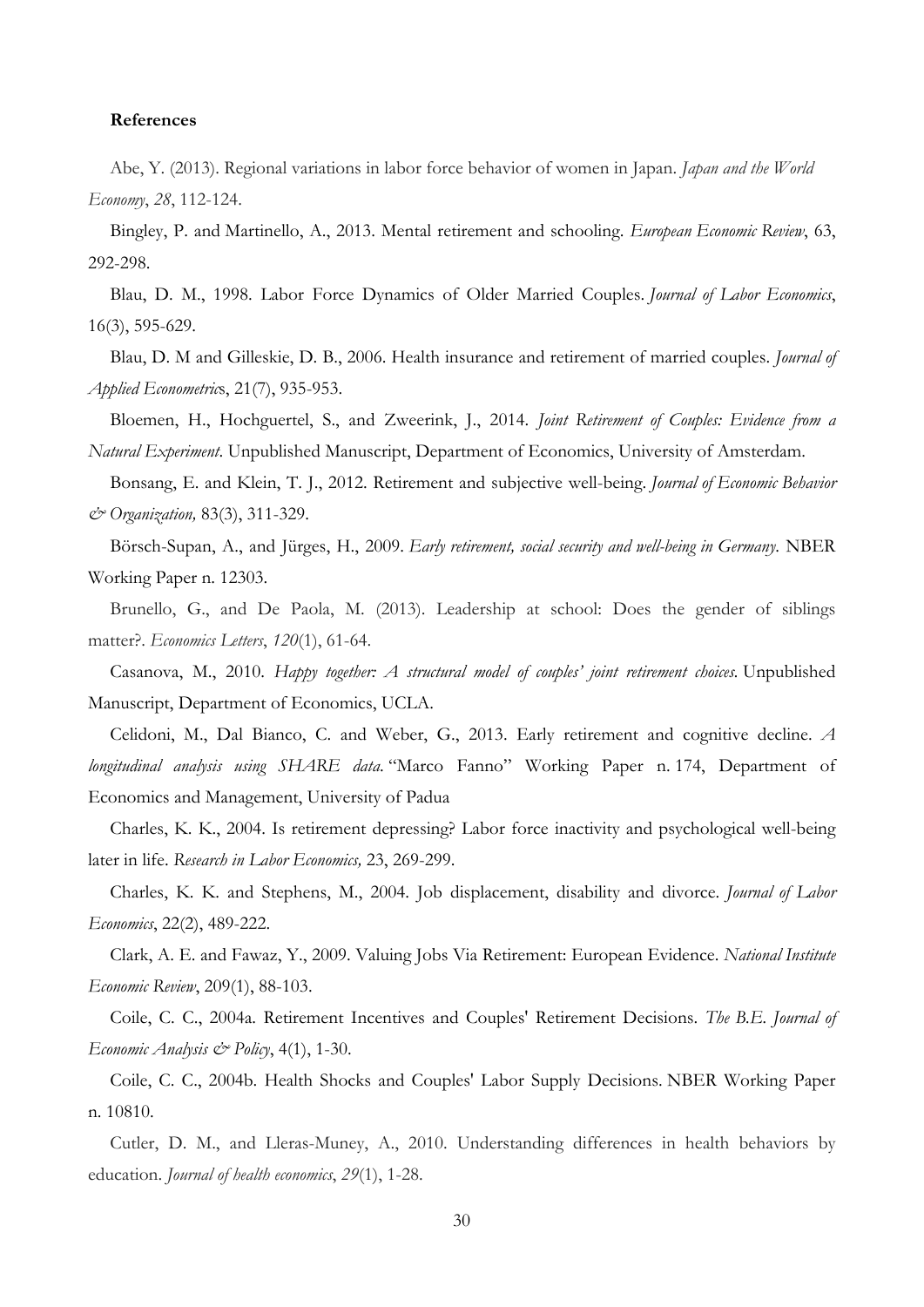Fujimoto, M., 2008. Employment of Older People after the Amendment of the Act Concerning Stabilization of Employment of Older Persons: Current State of Affairs and Challenges. *Japan Labor Review*, *5*(2), 59-88.

Gustman, A. L. and Steinmeier, T. L., 2000. Retirement in Dual-Career Families: A Structural Model. *Journal of Labor Economics*, 18(3), 503-545.

Gustman, A. L. and Steinmeier, T. L., 2004. Social security, pensions and retirement behaviour within the family. *Journal of Applied Econometrics*, 19(6), 723-737.

Hanaoka, C., Shigeoka, H., and Watanabe, Y., 2014. *Do Risk Preferences Change? Evidence from Panel Data Before and After the Great East Japan Earthquake.* Mimeo

Hashimoto, H., 2013. *Health Consequences of Transitioning to Retirement and Social Participation: Results based on JSTAR panel data.* RIETI Discussion Paper Series 13-E-078.

Horioka, C. Y., 2014. Why Do People Leave Bequests? For Love or Self-Interest?. *UPSE Discussion Paper n.* 2014-06.

Hospido, L., and Zamarro, G., 2014. *Retirement patterns of couples in Europe.* IZA Discussion Paper n. 7926.

Hurd, M. D., 1990. The joint retirement decision of husbands and wives. In: Wise, D. A. (ed.), 1990*. Issues in the Economics of Aging*. Chicago, MA: University of Chicago Press.

Ichimura, H. and Shimizutani, S., 2012. Retirement Process in Japan: New Evidence from Japanese Study on Aging and Retirement (JSTAR). In: Smith, J.P., and Majmundar, M. (eds.), 2012. *Aging in Asia: Findings from New and Emerging Data Initiatives.* Washington, DC: The National Academies Press.

Imbens, G. W., and Angrist, J.D., 1994. \_Identification and Estimation of Local Average Treatment Effects. *Econometrica*, 62(2), 467-475.

Inoue, A. and Solon, G., 2010. Two-sample instrumental variables estimators. *The Review of Economics and Statistics*, 92(3), 557-561.

Johnson, C. C., 1984. The Retired Husband Syndrome [Commentary]. *Western Journal of Medicine*, 141, 542-545.

Johnston, D.W., Lee, W., 2009, Retiring to the good life? The short-term effects of retirement on health, *Economics Letters*, 103 (1), 8-11.

Kim, J. E., and Moen, P., 2002. Retirement transitions, gender, and psychological well-being: A lifecourse, ecological model. *Journal of Gerontology: Psychological Sciences*, 57B(3), P212-P222

Kondo, A. and Shigeoka, H., 2014*. The Effectiveness of Government Intervention to Promote Elderly Employment: Evidence from Elderly Employment Stabilization Law*, Tokyo Center for Economic Research (TCER) Paper No. E-61

Lindeboom, M., Portrait, F. and van den Berg, G.J, 2002. An Econometric Anaylsis of the Mental-Health Effects of Major Events in the Life of Older Individuals. *Health Economics*, 11(6), 505-520.